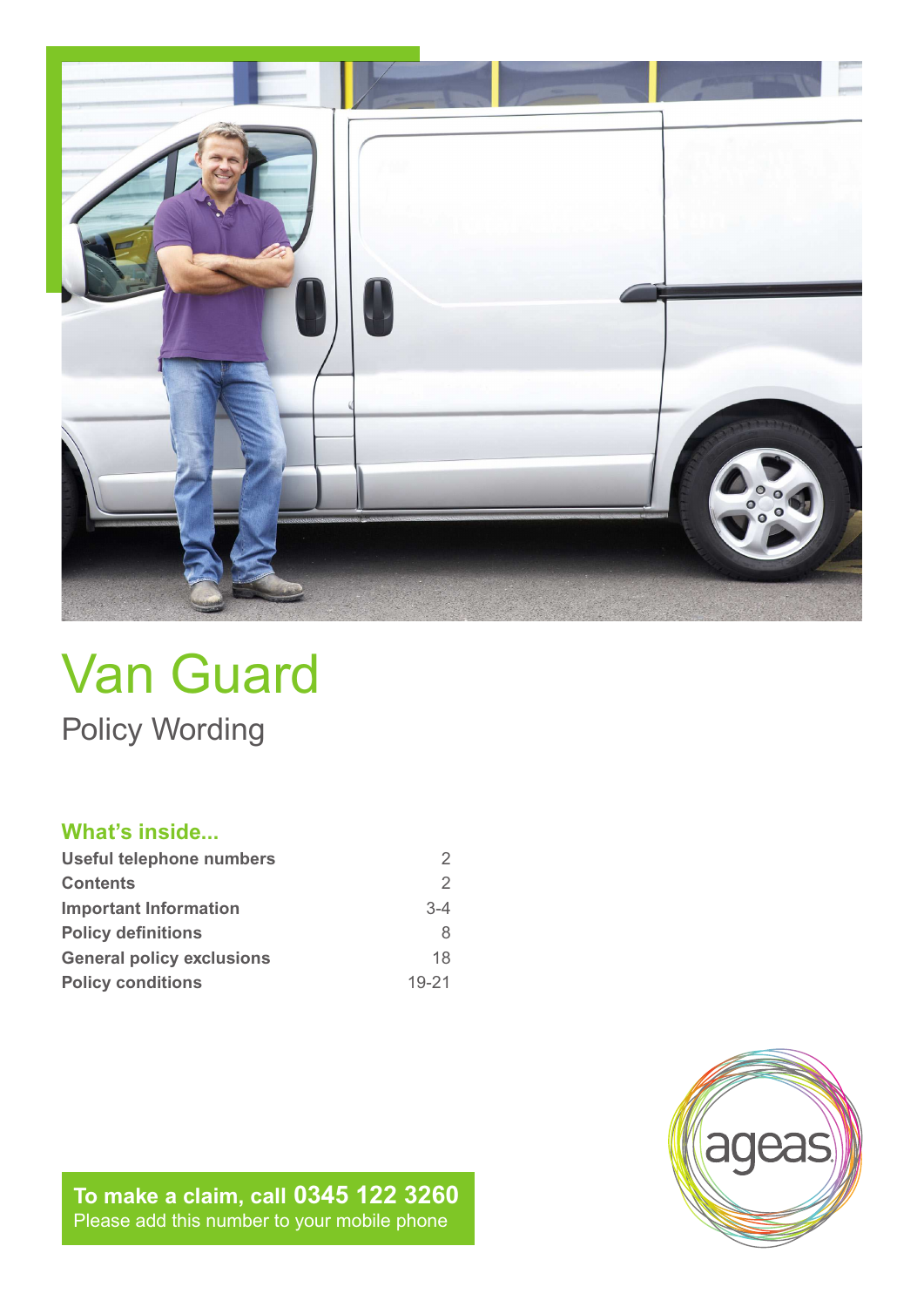# **Contents**

| <b>Important information</b>                                                                                                                                                                                                                                                                                                                                                                                                                                                                                                               | $3 - 4$                                                                                                      |
|--------------------------------------------------------------------------------------------------------------------------------------------------------------------------------------------------------------------------------------------------------------------------------------------------------------------------------------------------------------------------------------------------------------------------------------------------------------------------------------------------------------------------------------------|--------------------------------------------------------------------------------------------------------------|
| What to do if you have an accident                                                                                                                                                                                                                                                                                                                                                                                                                                                                                                         | 5                                                                                                            |
| Damaged windscreen and window glass                                                                                                                                                                                                                                                                                                                                                                                                                                                                                                        | 5                                                                                                            |
| Onecall                                                                                                                                                                                                                                                                                                                                                                                                                                                                                                                                    | 6                                                                                                            |
| <b>Contract of insurance</b>                                                                                                                                                                                                                                                                                                                                                                                                                                                                                                               | $\overline{7}$                                                                                               |
| <b>Definitions</b>                                                                                                                                                                                                                                                                                                                                                                                                                                                                                                                         | 8                                                                                                            |
| Your cover:<br>Section A - Damage to the vehicle<br>Section B - Damaged windscreen and window glass<br>Section C - Fire and theft<br>How we will settle your claim under<br>Sections A. B or C<br>Section D - Personal accident<br>Section E - Medical expenses<br>Section F - Personal belongings<br>Section G - Liabilities to third parties<br>Section H - Using your vehicle abroad<br>Section I - Spanish bail bond<br>Section $J - No$ claim discount<br>Section $K - No$ claim discount protection<br>Section L - Replacement locks | $10 - 17$<br>$10 - 11$<br>11<br>$11 - 12$<br>$12 - 13$<br>13<br>13<br>14<br>14<br>15<br>15<br>16<br>17<br>17 |
| <b>Policy exclusions</b>                                                                                                                                                                                                                                                                                                                                                                                                                                                                                                                   | 18                                                                                                           |
| <b>Standard endorsements</b>                                                                                                                                                                                                                                                                                                                                                                                                                                                                                                               | 18                                                                                                           |
| <b>Policy conditions</b>                                                                                                                                                                                                                                                                                                                                                                                                                                                                                                                   | 19-21                                                                                                        |
| <b>Privacy Notice</b>                                                                                                                                                                                                                                                                                                                                                                                                                                                                                                                      | 22                                                                                                           |
| How to make a complaint                                                                                                                                                                                                                                                                                                                                                                                                                                                                                                                    | 23                                                                                                           |
| <b>Financial Services Compensation Scheme</b>                                                                                                                                                                                                                                                                                                                                                                                                                                                                                              | 23                                                                                                           |

## **Useful telephone numbers**

Onecall 24 hour claims helpline **0345 122 3260**

Onecall claims helpline is a first response service with operators who can immediately confirm whether your policy covers you for the incident. Save this number in your mobile phone so that you have it available if you have an accident.

The claims helpline is open 24 hours a day, 365 days a year.

If you are calling from abroad, please call +44 2380 684112.

If your only claim is for windscreen or window glass, please call the Ageas glassline on 0800 174764.

If you have any questions about this policy booklet or any documentation you have or wish to make a change to your policy, please call your insurance advisor, you will find their details on your schedule.

We may record or monitor calls for training purposes, to improve the quality of our service and to prevent and detect fraud.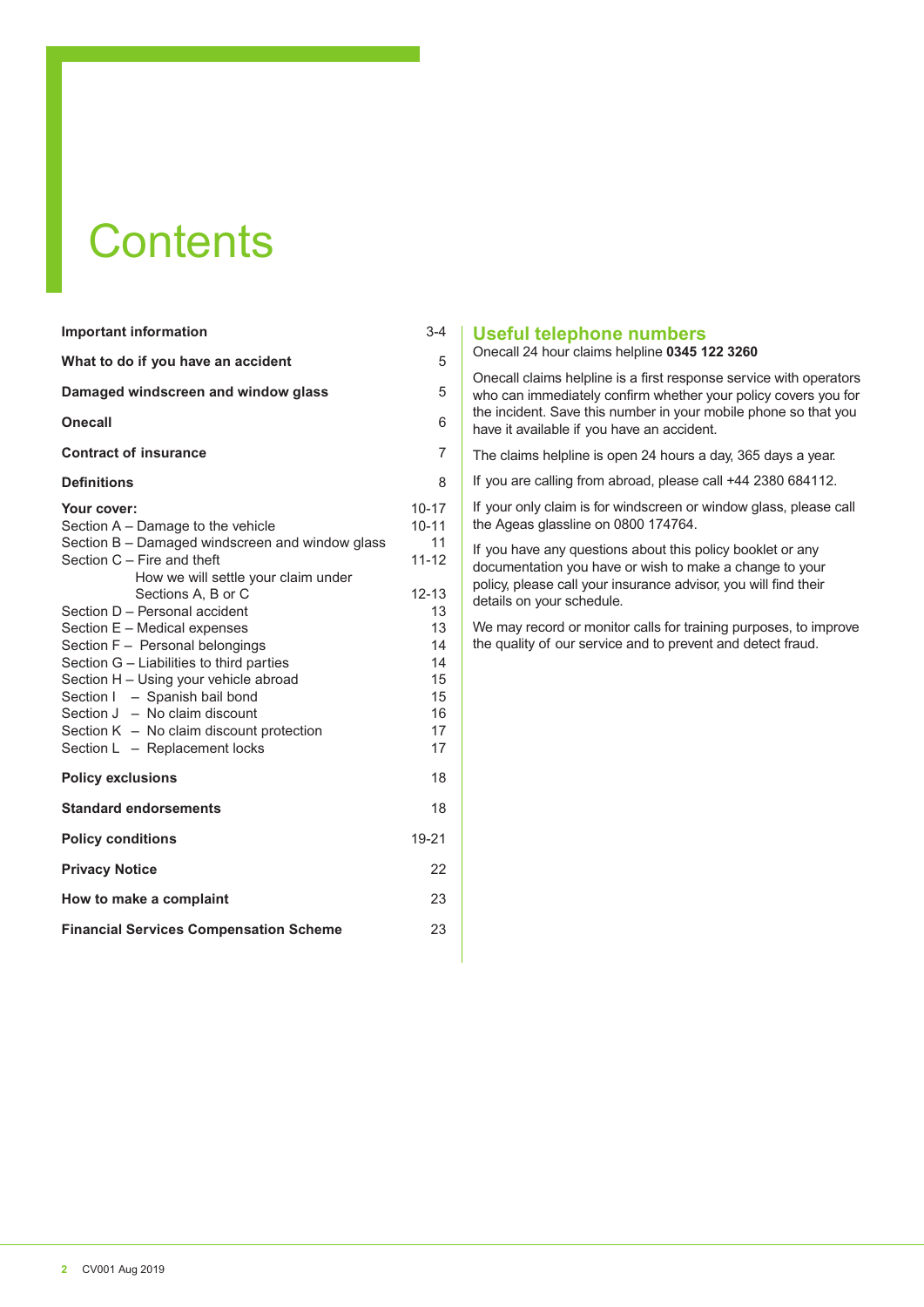# Important information

Under policy condition 9 on page 20, you must tell us about

any of the changes below straight away. If you do not tell us about any changes to the information detailed on your proposal, statement of insurance or statement of fact, schedule or certificate of motor insurance it may mean that your policy is invalid and that it does not operate in the event of a claim.

These changes may result in a change to your premium and/or excess. We will not request from you, or refund to you any diference in premium following a change being made to your policy during the period of insurance if it is less than £10. We may make an administration charge of £7.50 (subject to Insurance Premium Tax where applicable) if you alter your policy.

- You change the vehicle or its registration number, sell the vehicle or get another vehicle.
- You change your address or the address at which the vehicle is kept overnight.
- There is a change to the estimated annual mileage that the vehicle will cover.
- The vehicle is or will be:
	- Changed from the manufacturer's original specification; This would include:
		- Changes to the bodywork, such as spoilers or body kits
		- Changes to suspension or brakes
		- Cosmetic changes such as alloy wheels
		- Changes afecting performance such as changes to the engine management system or exhaust system
		- Changes to the audio/entertainment system

 Please be aware that this is not a full list of all possible changes - all changes made from the manufacturers standard specification must be disclosed.

- Taken abroad, either for more than 90 days or outside the European Union;
- Used for any purpose not covered by your certificate of motor insurance.
- Involved in an accident or fire, or someone steals, damages or tries to break into it.
- There is any change of main user of the vehicle.
- You or any other person who may drive the vehicle:
- Have a motoring conviction (including any fixed penalty offences);
- Have a non-motoring criminal conviction;
- Passes their driving test or has their licence suspended or revoked;
- Changes their name;
- Is issued with a new Driving Licence Number:
- Changes job, starts a new job, including any part-time work, or stops work;
- Is involved in any accident or has vehicle damaged or stolen, whether covered by this policy or not;
- Has had insurance refused, cancelled or had special terms put on;
- Develop a health condition that requires notification to the DVLA, or an existing condition worsens. You can find additional information in the Motoring section at www.gov.uk or pick up leaflet D100 from the Post Office.
- You wish to change who is allowed to drive the vehicle. Drivers aged under 30 will not be covered unless we have been given their details and accepted them in writing. You must still disclose the information shown above for any driver aged 30 or over.

Please ask your insurance adviser or us for help if you are not sure whether certain information needs to be disclosed.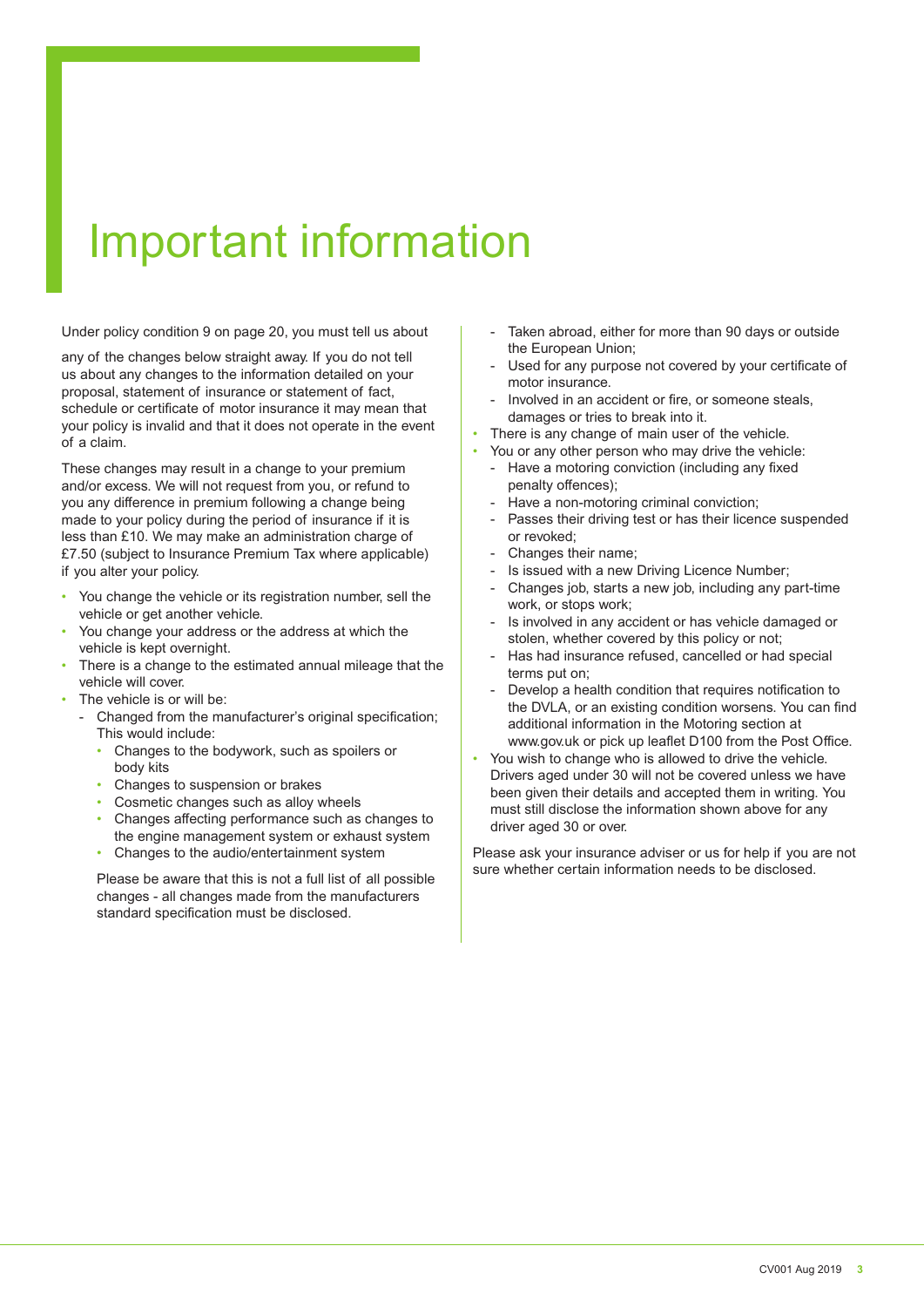# Protection against fraud

Insurance fraud has an impact on both us and our customers, so we take certain measures to prevent it.

# **Fraud and misrepresentation**

A person is committing fraud if they or anyone else insured by this policy or acting on their behalf knowingly:

- Provide answers to our questions which are dishonest, inaccurate or misleadingly incomplete
- Mislead us in any way for the purpose of obtaining insurance, or more favourable insurance terms, or a reduced premium or to influence us to accept a claim
- Make a fraudulent or false claim in full or in part:
	- − by providing false information in order to inluence us to accept a claim;
- − by exaggerating the amount of the claim; or
- by supplying false or invalid documents in support of a claim.

### **How we deal with fraud to protect us and our customers**

If we find that fraud has been committed we will have the right to:

- void the policy and may not refund any premium
- refuse to pay the whole of a claim if any part is in any way fraudulent, false or exaggerated
- recover any costs incurred by us, including investigation and legal costs
- recover the cost of any previously paid claims
- In addition, we may:
- inform the police, which could result in prosecution
- inform other organisations as well as anti-fraud databases

# **Stay insured. Stay legal.**

### **Check your registration details**

It is vital that the registration mark of your vehicle is correctly shown on your policy. If this is incorrect, your vehicle may not appear on the Motor Insurance Database (MID) and this could lead to your vehicle being seized by the authorities. It is a legal requirement in Great Britain to have continuous insurance in place for your vehicle and if there is no record on the MID showing the vehicle is insured and you have not declared it as 'off road' by completing a SORN (Statutory Off Road Notification), you may receive a letter from the DVLA advising that you could receive a fine or prosecution and the vehicle could also be clamped, seized and ultimately destroyed. You can check that details held about your vehicle on the MID are correct by visiting www.askmid.com.

## **How to report an incident**

Please report all incidents to us immediately on **0345 122 3260** and we can advise what to do next, and help resolve any claim on your behalf. If you receive any contact from another party in relation to any claim, please re-direct to us and we will manage on your behalf.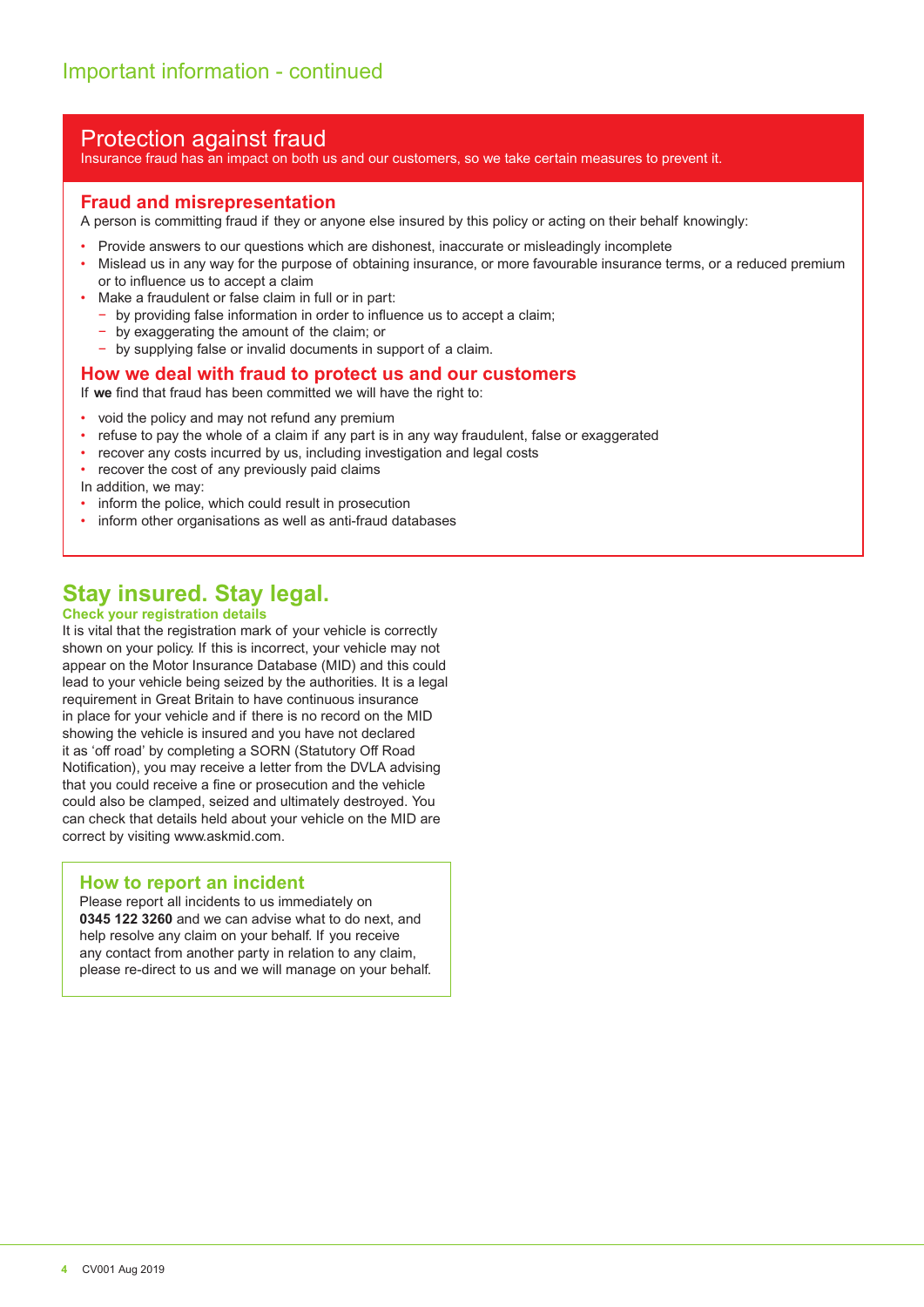# What to do if you have an accident

### **The Law**

- You must stop if you are involved in any incident involving an injury to any person or certain animals, or if other vehicles or roadside property are damaged. If you own the vehicle, you must give your name, address and insurance details to anyone who has a good reason for asking. If you do not own the vehicle, you must give the owner's name and address and the registration number of the vehicle.
- If there is an injury or you do not give your details to anyone at the scene, you must report the incident to the police within 24 hours and provide your certificate of motor insurance within five days.

# **To help with the claims process**

- Do not apologise or admit fault.
- Try to collect the following information to give to the Onecall claims helpline (see page 6). This will help us to speed up your claim.
	- Full details of the other drivers, including their phone numbers, and the registration numbers of all vehicles involved. This will allow us to contact anybody else involved straight away and, if you are not at fault and we manage to recover any money we pay in full, your no-claim discount will not be afected.
	- Injuries caused.
	- Property damage.
	- Witnesses (if there are any).
- Police officers and report references.
- Full details of what happened.
- Taking photos with a camera or mobile phone can help to confirm certain accident details.

### **Next steps**

- Call the Onecall 24-hour claims helpline on 0345 122 3260 or +44 2380 684112 if calling from abroad (see page 6).
- Onecall will validate your claim and discuss with you how your claim will be progressed.
- There will be a phone number on all correspondence from our claims department for you to call if you need to contact us. Please remember to have your claim number ready when you call.
- Please remember to remove all personal belongings from the vehicle before it is taken for assessment or repair.
- Please see page 12 for details on how we will settle your claim under Section A, B or C.

### **Important note**

We, Ageas Insurance, are not your insurer for recovering your uninsured losses such as your policy excess. You should contact your insurance adviser direct to see if any separate insurance cover has been arranged.

# amaged windscreen and window glass

If you have comprehensive cover:

- Call 0800 174764 to arrange for the glass to be repaired or replaced. If you phone this number and use one of our chosen glass companies, cover is unlimited. If you do not, the most we will pay is  $£100$  after taking off any excess.
- Repairing a windscreen or window instead of replacing it can save you money as your excess will be reduced. Ask when calling the Ageas Glassline on the number above.

The diagram to the right may help you to recognise whether or not the damage can be repaired.



Zone A Damage up to 10mm | Zone C Damage up to 25mm Zone B Damage up to 15mm | Zone D Damage up to 40mm

If you do not have comprehensive cover, you can still phone the number above but you will have to pay the cost of replacing or repairing the windscreen or window.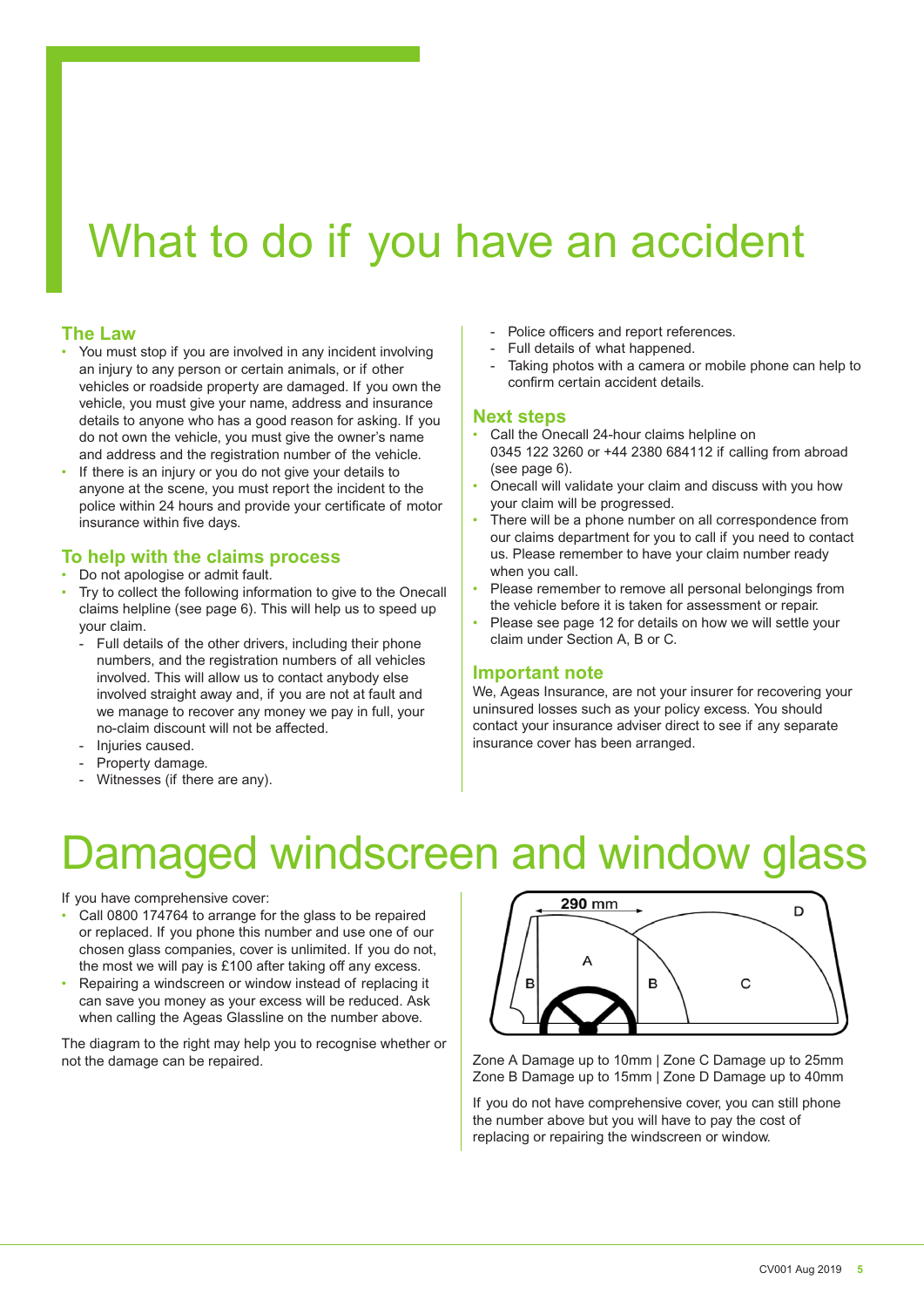# ONECALL 0345 122 3260

If you are calling from outside the UK please telephone +44 2380 684112 The claims helpline is open 24 hours a day, 365 days a year Calls charged at local rates.

Onecall is an incident report service with operators who can immediately confirm whether your policy covers you for your claim. Remember to save this number in your mobile phone so that you will have it available if you have an accident.

We may record or monitor calls for training purposes toimprove the quality of our service and to prevent and detect fraud.

# **Start of the claims process**

• If your vehicle is involved in an incident or you need to make a claim, please phone us as soon as possible.

**Onecall repair service for an incident in the geographical limits** 

- To help us deal with your call efficiently, please have your certificate of motor insurance and details of the incident with you when you call. If you are at the scene of the accident when you call Onecall and do not have your certificate of motor insurance with you, please give us your vehicle registration number.
- Onecall will validate your claim and discuss with you how your claim will be progressed.
- We will answer all correspondence within 5 working days of receiving it.

| <b>Message relay</b>                                                     | We can pass messages to friends, family or colleagues.                                                                                                                                                                                                                                                                                                                                                                                                                                                                                                                                                                                                                                                                                                                                                                                                                                                                                                                                                                                                                                                                                                                                                                                                                                                                                                                                                                                                                                                                          |
|--------------------------------------------------------------------------|---------------------------------------------------------------------------------------------------------------------------------------------------------------------------------------------------------------------------------------------------------------------------------------------------------------------------------------------------------------------------------------------------------------------------------------------------------------------------------------------------------------------------------------------------------------------------------------------------------------------------------------------------------------------------------------------------------------------------------------------------------------------------------------------------------------------------------------------------------------------------------------------------------------------------------------------------------------------------------------------------------------------------------------------------------------------------------------------------------------------------------------------------------------------------------------------------------------------------------------------------------------------------------------------------------------------------------------------------------------------------------------------------------------------------------------------------------------------------------------------------------------------------------|
| <b>Repairs</b>                                                           | If damage to the vehicle is covered and it can be repaired, we will arrange for one of our approved<br>repairers to contact you to arrange to collect the vehicle. Repairs made by our approved repairers are<br>guaranteed for three years.                                                                                                                                                                                                                                                                                                                                                                                                                                                                                                                                                                                                                                                                                                                                                                                                                                                                                                                                                                                                                                                                                                                                                                                                                                                                                    |
| Authorisation                                                            | You do not need to get any estimates, and repairs can begin immediately after we have authorised them.                                                                                                                                                                                                                                                                                                                                                                                                                                                                                                                                                                                                                                                                                                                                                                                                                                                                                                                                                                                                                                                                                                                                                                                                                                                                                                                                                                                                                          |
| <b>Delivery</b>                                                          | When the work is done, our repairer will contact you to arrange a convenient time to deliver the vehicle<br>back to you.                                                                                                                                                                                                                                                                                                                                                                                                                                                                                                                                                                                                                                                                                                                                                                                                                                                                                                                                                                                                                                                                                                                                                                                                                                                                                                                                                                                                        |
| Paying for repairs                                                       | We will pay the repair bill. All you need to do is pay any policy excess and/or VAT (if it applies) directly to<br>our repairer when they deliver the vehicle back to you.                                                                                                                                                                                                                                                                                                                                                                                                                                                                                                                                                                                                                                                                                                                                                                                                                                                                                                                                                                                                                                                                                                                                                                                                                                                                                                                                                      |
| If the vehicle<br>cannot be repaired                                     | If your vehicle cannot be economically repaired, we will offer you a settlement amount within one week<br>of the date we receive the engineer's report. Once this amount is agreed, we will send you a cheque by<br>first-class post within one working day of receiving satisfactory vehicle documents. If your vehicle is a<br>total loss (a write-off), you must send in all the original documents that we ask for on your report form (for<br>example, the vehicle registration document (V5C) and the current MOT certificate). We will arrange for<br>an appointed salvage agent to collect the vehicle to dispose of it. Please remember to remove all your<br>belongings and the tax disc from the vehicle before it is collected.                                                                                                                                                                                                                                                                                                                                                                                                                                                                                                                                                                                                                                                                                                                                                                                     |
| <b>Replacement</b><br>$vehicle -$<br>comprehensive<br>policyholders only | For comprehensive policyholders only, as a contribution to keeping you mobile, we will arrange for a<br>supplier to provide you with a replacement vehicle for up to seven consecutive days following an incident<br>covered by your policy. The vehicle provided will be:<br>a car-derived style van, where the vehicle is a light goods vehicle that weighs up to 1.8 tonnes revenue<br>weight (the revenue weight is shown on your UK registration certificate V5C).<br>a panel van, where the vehicle is a light goods vehicle that weighs between 1.8 and 3.5 tonnes revenue<br>weight (the revenue weight is shown on your UK registration certificate V5C).<br>The supplier will provide the replacement vehicle whilst the vehicle is being repaired or until we make a<br>settlement offer because the vehicle is a total loss. A replacement vehicle will not be provided for losses<br>involving the vehicle being stolen and not recovered. The maximum duration the replacement vehicle is<br>available for is 7 days in all circumstances.<br>This service depends on a suitable replacement vehicle being available from the supplier. While we will do<br>what we can to make a replacement vehicle available, neither we nor the supplier will be liable to pay any<br>compensation, or provide a vehicle from another source if a suitable vehicle is not available.<br>The notes above are a summary of the cover we will provide. Full details are on page 10 under section<br>$A$ – Damage to the vehicle. |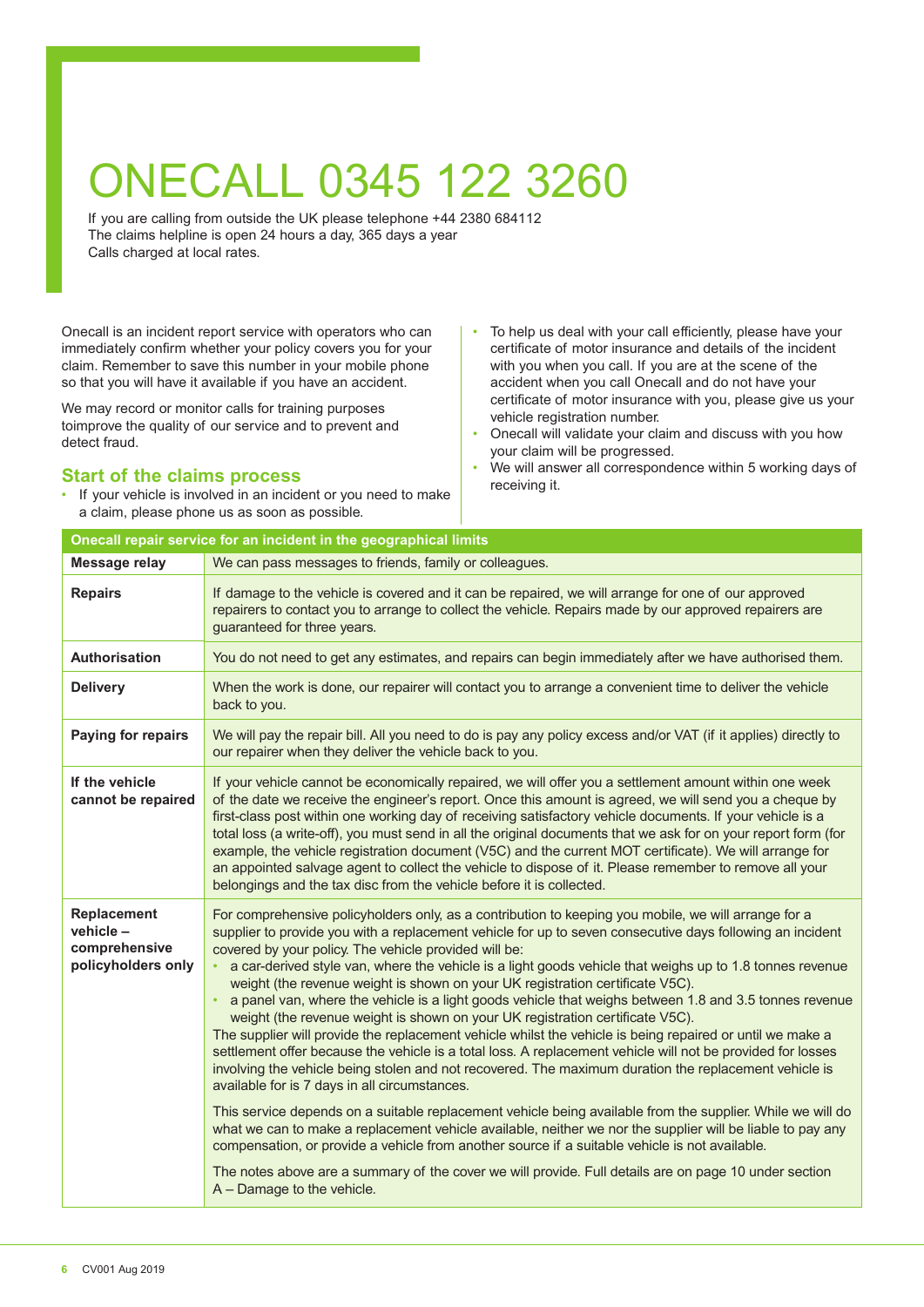# Contract of insurance

# **Introduction**

This policy is a contract between **you** and **us**. It is not intended that the Contracts (Rights of Third Parties) Act 1999 gives anyone else any rights under this policy or has the right to enforce any part of it.

In return for **you** paying or agreeing to pay the premium, **we** will provide cover, under the terms and conditions of this contract of insurance, against accidental injury, loss or damage that happens during the **period of insurance** and within the **geographical limits**.

**Your** policy is based on the answers **you** gave on the **proposal** or which is shown in a **statement of insurance** or **statement of fact** and any other information **you** gave **us**. **You** must tell **us** of any changes to the answers **you** have given. It is an offence under the Road Traffic Act to make a false statement or withhold any information for the purposes of obtaining a **certificate of motor insurance**.

# **Important notice**

**You** are required by the Consumer Insurance (Disclosure and Representations) Act to take reasonable care to supply accurate and complete answers to all the questions on the **proposal** or those declared on the **statement of insurance** or **statement of fact** and to make sure that all information supplied is true and correct. **Failure to supply accurate and complete answers may mean that your policy is invalid and that it does not operate in the event of a claim**.

**You** must read this policy, **the certificate of motor insurance** and the **schedule** together. The **schedule** tells **you** which sections of the policy apply. Please check all documents carefully to make sure that they give **you** the cover **you** want.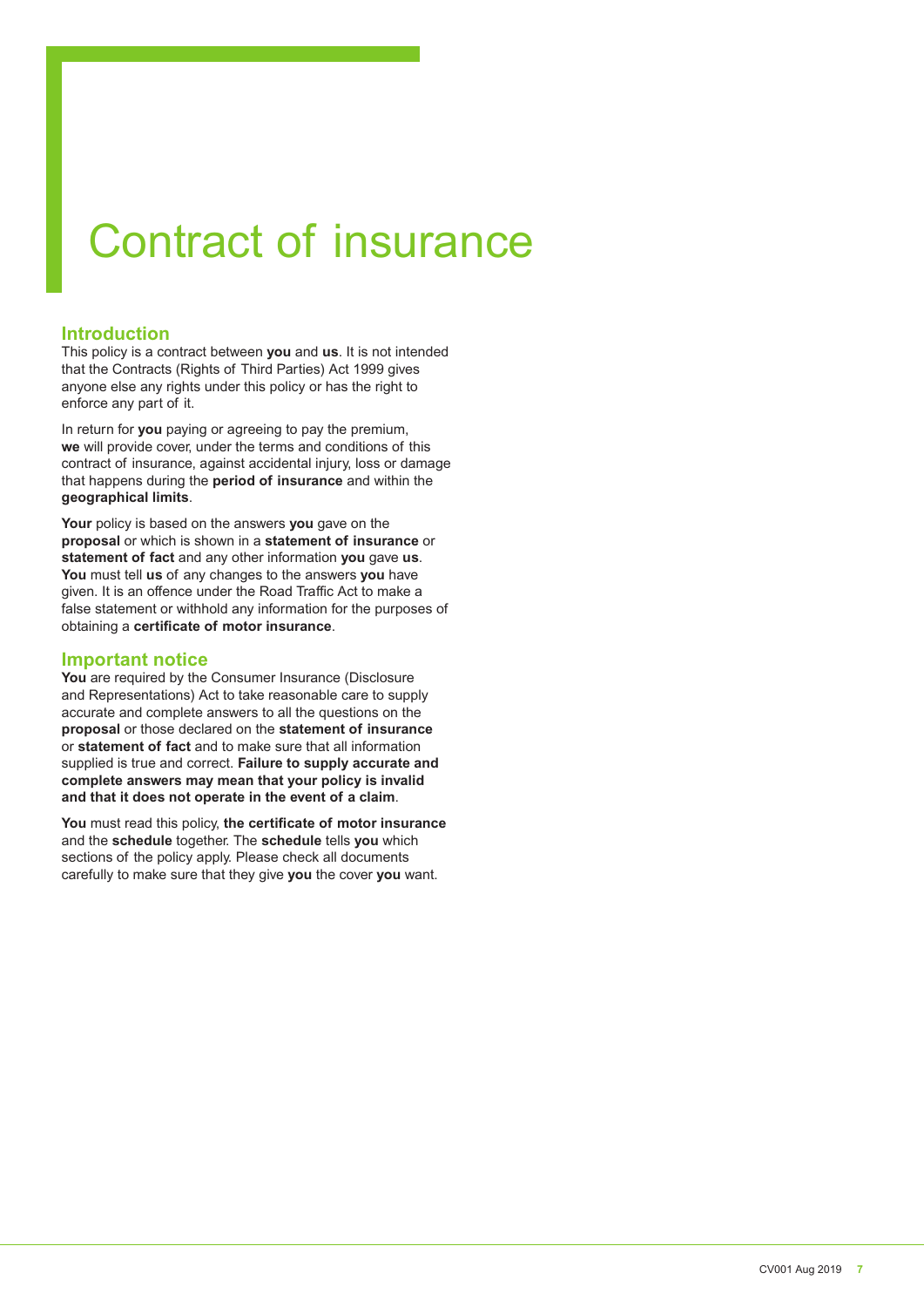# **Definitions**

Throughout this policy certain words and phrases are printed in **bold**. These have the meanings set out below.

## **Certificate of motor insurance**

The proof of the motor insurance **you** need by law. The **certificate of motor insurance** shows:

- what vehicle is covered:
- who is allowed to drive **the vehicle**; and
- what **the vehicle** can be used for.
- If **your certificate of motor insurance** allows driving by any driver, please refer to **your schedule** for any restrictions that may apply as well as referring to policy condition 9 on page 20, which shows **you** what details **you** need to disclose to **us**.

# **Dangerous goods**

"**Dangerous goods**" means those detailed in:

- the Dangerous Substances (Conveyance by Road in Road Tankers and Tank Containers) Regulations 1992;
- the Carriage of Dangerous Goods (Classification Packaging and Labelling) and Use of Transportable Pressure Receptacles Regulations 1996;
- the Carriage of Explosives by Road Regulations 1996; and
- the approved List of Dangerous Substances published by the Health and Safety Executive and any similar legislation.

## **Endorsement**

A clause that alters the cover provided by the policy. These only apply if stated on the **schedule**.

## **Excess**

The part of a claim **you** must pay. Sometimes more than one **excess** can apply, in which case **we** add them together.

# **Geographical limits**

Great Britain, Northern Ireland, the Isle of Man and the Channel Islands, and while **the vehicle** is being transported between any of these countries.

## **Market value**

The cost of replacing **the vehicle** with one of a similar age, type, mileage and condition, immediately before the loss or damage happened.

## **Partner**

Your husband, wife, civil partner, or person with whom you have a relationship as if married and who is living at the same address as you. This does not include any business partners or associates unless you also have a relationship with them as described above.

# **Period of insurance**

The length of time that this contract of insurance applies for. This is shown in the **schedule**.

# **Personal Information**

Any information **we** hold about **you** and any information **you** give **us** about anyone else.

## **Proposal**

The application form and the information **you** gave **us**, including information given on **your** behalf and verbal information **you** give.

## **Revenue weight**

The **revenue weight** is shown on **your** UK registration certificate (V5C).

# **Schedule**

The latest **schedule we** issued to **you**. This forms part of the contract of insurance. It gives details of the **period of insurance**, the sections of the policy which apply, the premium **you** have to pay, **the vehicle** which is insured and details of any **excesses** or **endorsements**.

# **Statement of insurance or statement of**

### **fact**

The form that shows the information **you** gave **us**, including information given on **your** behalf and verbal information **you** give.

### **Terrorism**

**Terrorism** as deined in the Terrorism Act 2000.

## **The vehicle**

Any motor vehicle **you** have given **us** details of and for which **we** have issued a **certificate of motor insurance**. **The vehicle's** registration number will be shown on **your** latest **certificate of motor insurance**. Accessories and spare parts are included in the deinition of **the vehicle** when they are with **the vehicle** or locked in **your** own garage.

### **Trailer**

Any drawbar trailer or semi-trailer.

## **We, our, us**

Ageas Insurance Limited.

## **You, your**

The person or company shown under 'Policyholder details' or 'Insured details' in the **schedule**.

## **Your insurance adviser**

The agent, broker or intermediary who arranged this insurance for **you**.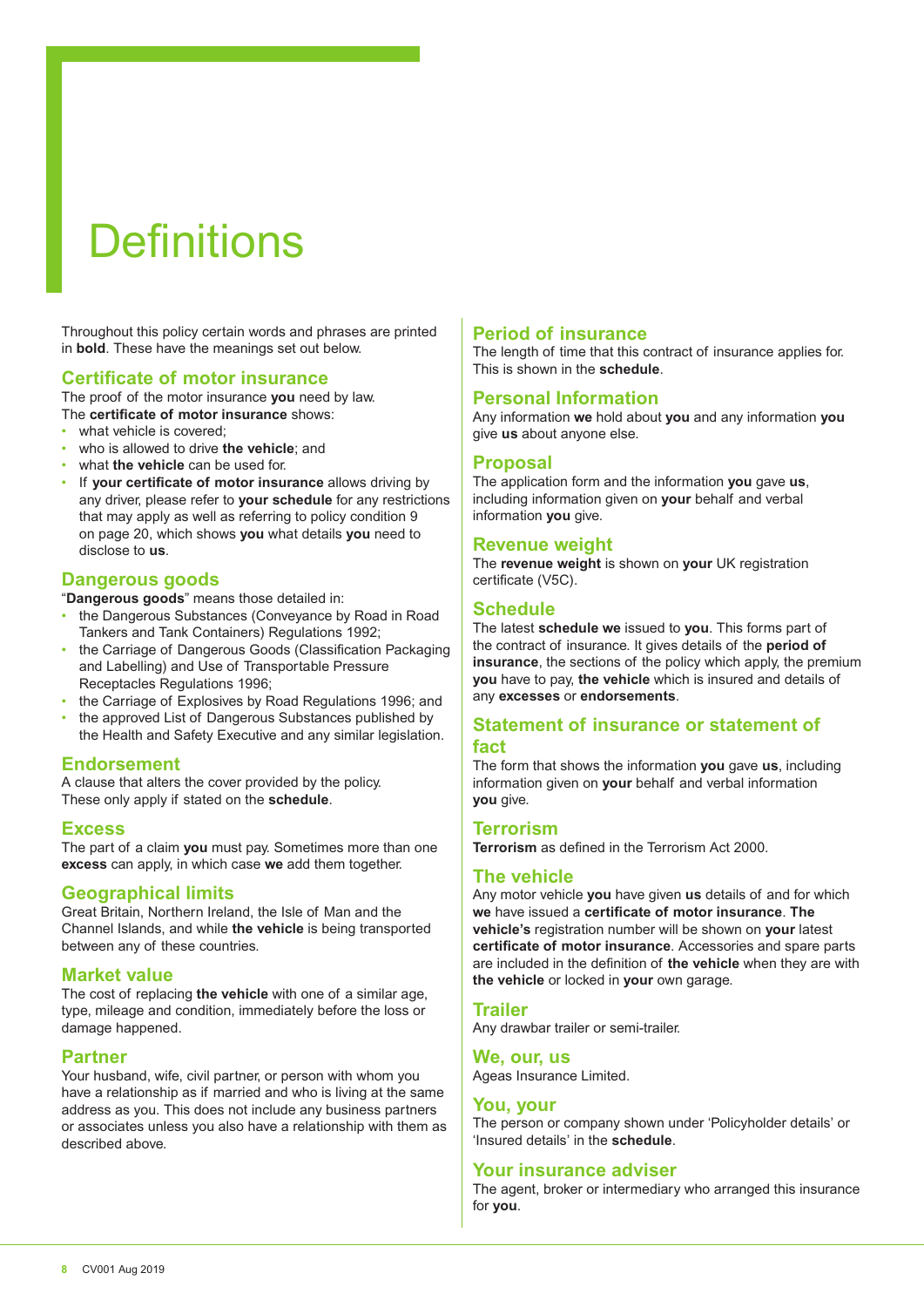# Policy Cover

**Your Schedule** shows the level of cover **you** have chosen. The cover and policy sections applicable are shown below.

|                                                   |                      | <b>Cover applicable</b>           |                         |
|---------------------------------------------------|----------------------|-----------------------------------|-------------------------|
| <b>Section Name</b>                               | <b>Comprehensive</b> | <b>Third Party Fire and Theft</b> | <b>Third Party Only</b> |
| Section A: Damage to the vehicle                  | J                    |                                   |                         |
| Section B: Damaged Windscreen and<br>window glass | J                    |                                   |                         |
| Section C: Fire and theft                         | J                    | J                                 |                         |
| Section D: Personal accident                      |                      |                                   |                         |
| Section E: Medical expenses                       | ✓                    |                                   |                         |
| Section F: Personal belongings                    | ✓                    |                                   |                         |
| Section G: Liabilities to third parties           | J                    | J                                 | ✓                       |
| Section H: Using your car abroad                  |                      |                                   |                         |
| Section I: Spanish bail bond                      | ✓                    |                                   | ✓                       |
| Section J: No claim discount                      | ✓                    |                                   | √                       |
| Section K: No claim discount<br>protection        | Optional             | Optional                          | Optional                |
| Section L: Replacement locks                      |                      |                                   |                         |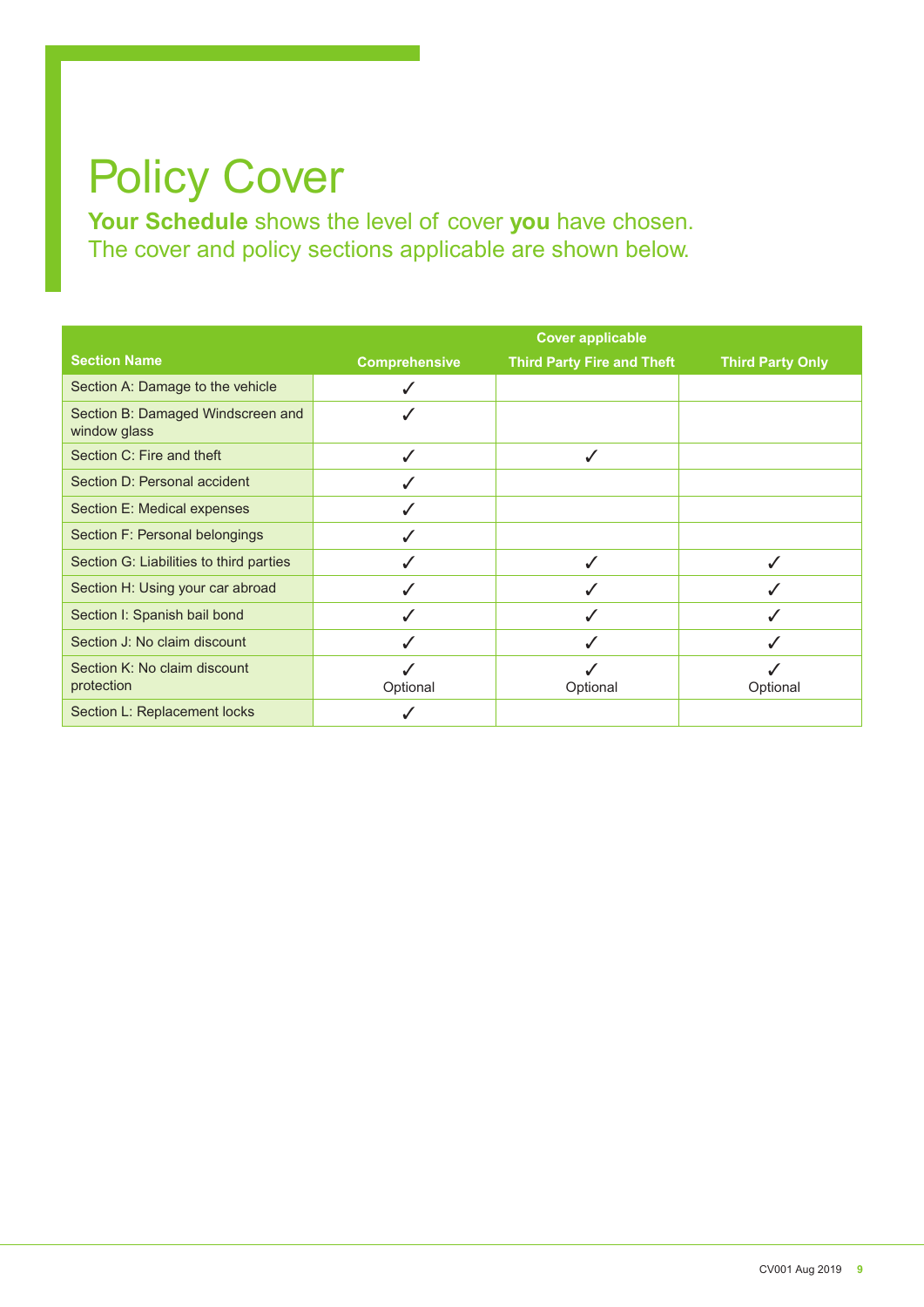# Your cover

# **Section A - Damage to the vehicle**

**We** will pay for accidental or malicious damage to **the vehicle** including damage caused by vandalism.

**We** will also cover the cost of replacing or repairing **the vehicle's** audio, navigational and entertainment equipment up to the following amounts.

- Unlimited for equipment fitted as original equipment by the manufacturer
- £300 for any other equipment
- provided this equipment is permanently itted to **the vehicle**

### **Replacement vehicle cover**

If **we** have accepted a claim (not including glass) which **you** have reported to **us**, **we** will arrange for a replacement vehicle to be supplied, for a maximum of 7 days:

- while the vehicle is being repaired; or
- until we make a settlement offer where the vehicle is not economical to repair.

The replacement vehicle will be provided for up to seven days in a row. During this period, **we** will insure the replacement vehicle as **the vehicle** under this policy and the same terms and conditions will apply. Any incident relating to the replacement vehicle may afect **your** no-claim discount.

**You** will be responsible for:

- the cost of the fuel you use;
- collection and delivery charges, if these apply;
- any charges for fitting accessories;
- any **excess** which would have applied to the replaced vehicle whilst it is temporarily replaced; and
- all charges and costs where **the vehicle** is on hire for more than seven days in a row.

The replacement vehicle will be:

- a car-derived style van, where **the vehicle** is a light goods vehicle that weighs up to 1.8 tonnes **revenue weight**; or
- a panel van where **the vehicle** is a light goods vehicle that weighs between 1.8 and 3.5 tonnes **revenue weight**.

Replacement vehicles will be of standard type and will not include:

- specialised vehicles such as pick-up trucks, tippers or refrigerated vans; or
- any **trailers** or semi-trailers.

### **What is covered What is not covered**

- a The first amount of any claim for damage to the vehicle, as shown in the schedule.
	- b As well as the amount shown above, **you** must also pay one of the following:
		- The first £250 of any claim if the person driving or in charge of **the vehicle** at the time of the accident is under 21;
		- ii The first £150 of any claim if the person driving or in charge of **the vehicle** at the time of an accident is:
			- aged 21 or over but under 25; or
			- aged 25 or over but has not held a full driving licence issued within the geographical limits or the European Union for at least a year.

 **You** must pay these amounts for every incident **you** claim for under this section.

- Loss of or damage to the vehicle caused by fire or theft.
- Loss of use of **the vehicle**.
- Loss of or damage to tools of trade, personal belongings, documents or goods.
- Wear and tear.
- Mechanical, electrical, electronic and computer failures or breakdowns or breakages.
- Damage to **your** tyres caused by braking, punctures, cuts or bursts.
- Costs of importing parts or accessories and storage costs caused by delays, where the parts or accessories are not available from current stock within the **geographical limits**.
- Any amount over the cost shown in the manufacturer's latest price guide and costs for itting, if any lost or damaged parts or accessories are not available.
- Loss of or damage to phone or other communication equipment.
- The vehicle losing value after, or because of, repairs.
- Loss or damage to **the vehicle** caused by **you** carelessly or recklessly allowing a buyer, someone posing as a buyer or someone acting on behalf of a buyer to defraud or deceive **you**. This includes accepting a form of payment that a bank or building society will not authorise.
- Loss of or damage to **the vehicle** caused by malicious damage or vandalism when no-one is in it if,
	- Any window, door, roof opening, removable roof panel or hood was left open or unlocked; or
	- The keys (or any other device needed to lock the **vehicle**) are left in or on **the vehicle**.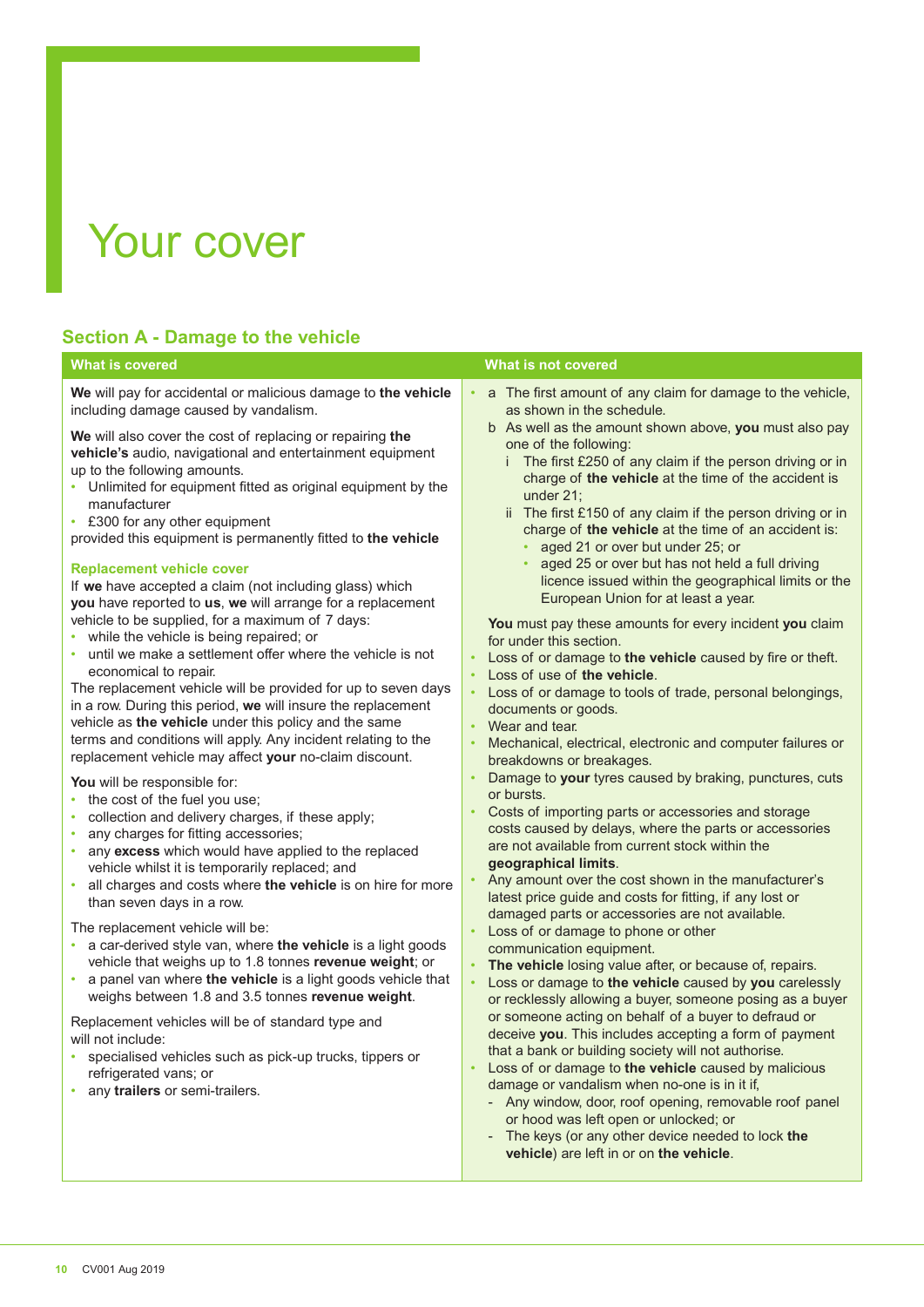# **Section A - Damage to the vehicle continued**

| <b>What is covered</b>                                                                                                                                                                                                                                                                                                                                                                 | What is not covered                                                                                                                                                                                                                                                                                                                                                                         |
|----------------------------------------------------------------------------------------------------------------------------------------------------------------------------------------------------------------------------------------------------------------------------------------------------------------------------------------------------------------------------------------|---------------------------------------------------------------------------------------------------------------------------------------------------------------------------------------------------------------------------------------------------------------------------------------------------------------------------------------------------------------------------------------------|
| <b>Availability of replacement vehicles</b><br>This service depends on a suitable replacement vehicle<br>being available from the supplier. While we will do what<br>we can to make a replacement vehicle available, neither<br>we nor the supplier will be liable to pay any compensation<br>or to provide a vehicle from any other source if a suitable<br>vehicle is not available. | The vehicle being confiscated or destroyed by or under<br>order of any government or public or local authority.<br>Loss or damage to the vehicle caused by an inappropriate<br>type or grade of fuel being used.<br>Loss of or damage to any radar detectors, unless this<br>equipment is permanently fitted to the vehicle as part of<br>the manufacturer's original specification.        |
| <b>Returning replacement vehicles</b><br>The replacement vehicle will be provided on the condition<br>that you return it to the depot which provided it unless you<br>have made other arrangements with the supplier.<br>See page 12 for details of how we settle claims.                                                                                                              | Loss of or damage to any audio, navigational and<br>entertainment equipment unless this equipment is<br>permanently fitted to the vehicle.<br>Loss of or damage to the vehicle caused by a person<br>known to you, employees or ex-employees taking the vehicle<br>without your permission, unless that person is reported to<br>the police for taking the vehicle without your permission. |

# **Section B - Damaged windscreen and window glass**

| <b>What is covered</b>                                                                                                                                                                                                                                                                                                                                                                                                                                                                                                                                                            | What is not covered                                                                                                                                                                                                                                                                                                                                                                                                                                                                                                                                                                                                                                                                                                                                     |
|-----------------------------------------------------------------------------------------------------------------------------------------------------------------------------------------------------------------------------------------------------------------------------------------------------------------------------------------------------------------------------------------------------------------------------------------------------------------------------------------------------------------------------------------------------------------------------------|---------------------------------------------------------------------------------------------------------------------------------------------------------------------------------------------------------------------------------------------------------------------------------------------------------------------------------------------------------------------------------------------------------------------------------------------------------------------------------------------------------------------------------------------------------------------------------------------------------------------------------------------------------------------------------------------------------------------------------------------------------|
| If the windscreen or any window in the vehicle is<br>damaged during the period of insurance, we will pay the<br>cost of repairing or replacing it. We will also pay for any<br>repair to the bodywork that has been damaged by broken<br>glass from the windscreen or windows.<br>If you phone the Ageas glassline (see page 5) and use<br>one of our chosen glass companies, cover is unlimited. If<br>you do not, the most we will pay under this section is £100<br>after taking off any excess.<br>A claim under this section only will not affect your<br>no-claim discount. | The first £60 of any claim if the glass is replaced rather<br>than repaired.<br>The first £10 of any claim if the glass is repaired.<br>Loss of use of the vehicle.<br>Costs of importing parts or accessories, and/or<br>storage costs caused by delays, where the parts or<br>accessories are not available from current stock within the<br>geographical limits.<br>Any amount over the cost shown in the manufacturer's<br>latest price guide and costs for fitting if any lost or<br>damaged parts or accessories are not available.<br>Mechanical, electrical, electronic or computer failures or<br>breakdowns or breakages to sun roof and hood mechanisms.<br>Repair or replacement of any windscreen or window<br>unless it is made of glass. |

# **Section C - Fire and theft**

| <b>What is covered</b>                                                                                                                                                                                                                                                                                                                                                                                                                                                                                                                                                                                                                                                                                                                                                                                                                                                                                         | <b>What is not covered</b>                                                                                                                                                                                                                                                                                                                                                                                                                                                                                                                                                                                                                                                                                                                                                                                                                                                                                                                                                                                                                                                                                                                                                                                                                                            |
|----------------------------------------------------------------------------------------------------------------------------------------------------------------------------------------------------------------------------------------------------------------------------------------------------------------------------------------------------------------------------------------------------------------------------------------------------------------------------------------------------------------------------------------------------------------------------------------------------------------------------------------------------------------------------------------------------------------------------------------------------------------------------------------------------------------------------------------------------------------------------------------------------------------|-----------------------------------------------------------------------------------------------------------------------------------------------------------------------------------------------------------------------------------------------------------------------------------------------------------------------------------------------------------------------------------------------------------------------------------------------------------------------------------------------------------------------------------------------------------------------------------------------------------------------------------------------------------------------------------------------------------------------------------------------------------------------------------------------------------------------------------------------------------------------------------------------------------------------------------------------------------------------------------------------------------------------------------------------------------------------------------------------------------------------------------------------------------------------------------------------------------------------------------------------------------------------|
| We will pay for loss of or damage to the vehicle caused by<br>fire theft or attempted theft. We will also cover the cost of<br>replacing or repairing the vehicles audio, navigational and<br>entertainment equipment up to the following amounts:<br>Unlimited if your cover is comprehensive and the<br>equipment is fitted as original equipment by the<br>manufacturer.<br>• £300 for any other equipment or if your cover is third party<br>fire and theft.<br>provided this equipment is permanently fitted to the vehicle.<br>For comprehensive policyholders:<br><b>Replacement vehicle cover</b><br>If we have accepted a claim for fire or attempted theft of<br>the vehicle, we will arrange for a replacement vehicle to be<br>supplied, for a maximum of 7 days:<br>while the vehicle is being repaired; or<br>until we make a settlement offer where the vehicle is not<br>economical to repair. | Loss of or damage to the vehicle when no-one is in it if:<br>- Any window, door, roof opening, removable roof panel<br>or hood was left open or unlocked; or<br>The keys (or any other device needed to lock the<br>$\overline{\phantom{a}}$<br>vehicle) are left in or on the vehicle.<br>The first £100 of any claim.<br>Loss of use of the vehicle.<br>Wear and tear.<br>Mechanical, electrical, electronic and computer failures or<br>×<br>breakdowns or breakages.<br>Costs of importing parts or accessories, or storage costs<br>caused by delays, where the parts or accessories are not<br>available from current stock within the geographical limits.<br>Any amount over the cost shown in the manufacturer's<br>latest price guide and costs for fitting if any lost or<br>damaged parts or accessories are not available.<br>Loss of or damage to phone or other<br>communication equipment.<br>The vehicle losing value after, or because of, repairs.<br>Loss or damage to the vehicle caused by you carelessly<br>or recklessly allowing a buyer, someone posing as a<br>buyer or someone acting on behalf of a buyer to defraud<br>or deceive you. This includes accepting a form of<br>payment that a bank or building society will not authorise. |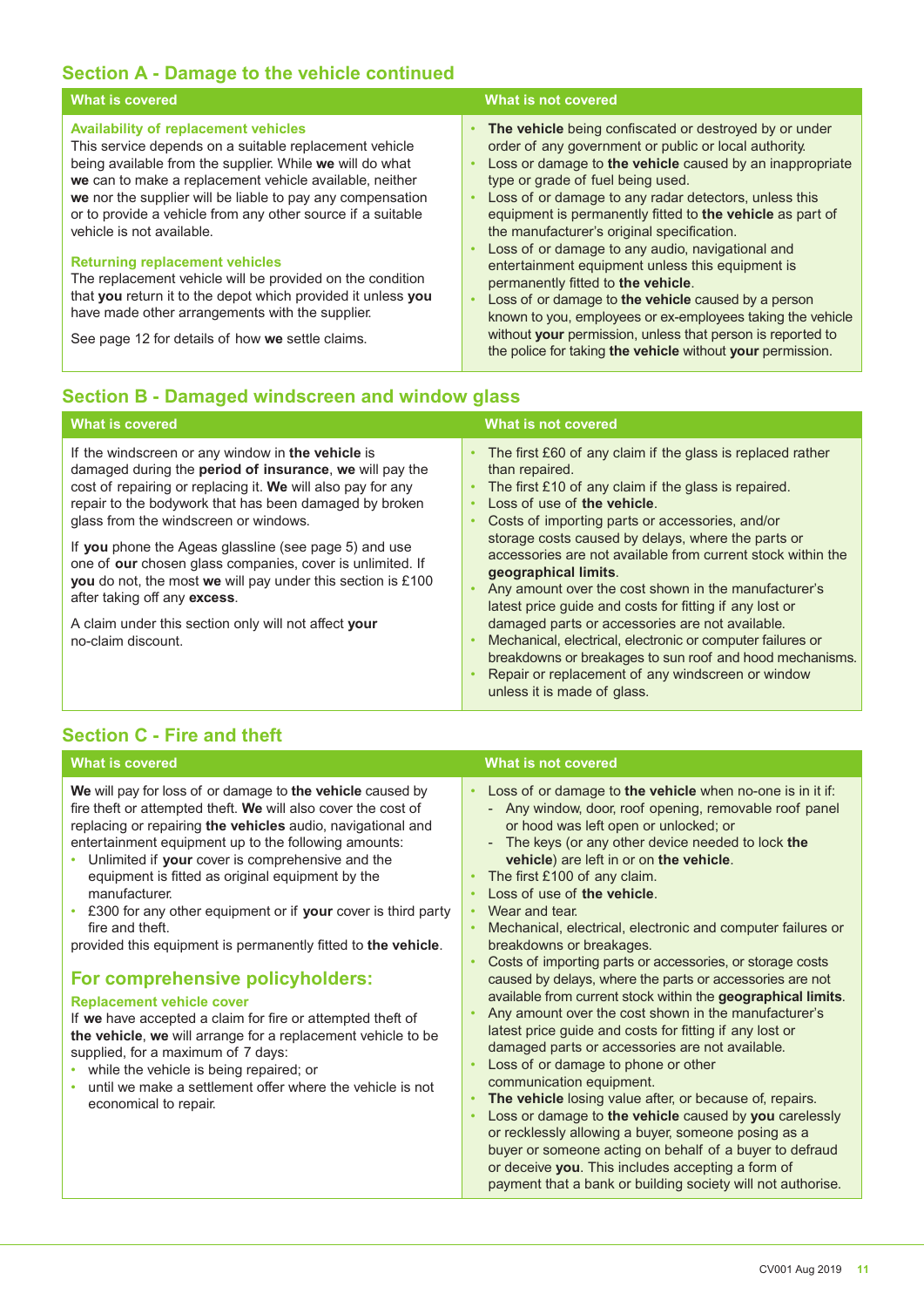# **Section C - Fire and theft continued**

The replacement vehicle will be provided for up to seven days in a row. During this period, **we** will insure the replacement vehicle as **the vehicle** under this policy and the same terms and conditions will apply. Any incident relating to the replacement vehicle may afect **your** no-claim discount. **You**  will be responsible for:

- the cost of the fuel you use;
- collection and delivery charges, if these apply;
- any charges for fitting accessories;
- any **excess** which would have applied to the replaced vehicle whilst it is temporarily replaced; and
- all charges and costs where **the vehicle** is on hire for more than seven days in a row. The replacement vehicle will be:
- a car-derived style van, where **the vehicle** is a light goods vehicle that weighs up to 1.8 tonnes **revenue weight**; or
- a panel van where **the vehicle** is a light goods vehicle that weighs between 1.8 and 3.5 tonnes **revenue weight** Replacement vehicles will be of standard type and will not include:
- specialised vehicles such as pick-up trucks, tippers or refrigerated vans; or
- any **trailers** or semi-trailers.

### **Availability of replacement vehicles**

This service depends on a suitable replacement vehicle being available from the supplier. While **we** will do what **we** can to make a replacement vehicle available, neither **we** nor the supplier will be liable to pay any compensation or to provide a vehicle from any other source if a suitable vehicle is not available.

### **Returning replacement vehicles**

The replacement vehicle will be provided on the condition that **you** return it to the depot which provided it unless **you** have made other arrangements with the supplier.

**Please refer to the section on page 12 on how we settle claims.**

# **How we will settle your claim under Section A, B or C**

**We** will choose whether to repair **the vehicle** or pay **you** a cash amount equal to the cost of the loss or damage. If **the vehicle** cannot be driven because of damage that is covered under this policy, **we** will pay for **the vehicle** to be protected and taken to the nearest approved repairer.

# **If the vehicle can be economically repaired**

If **the vehicle** is repaired by one of **our** approved repairers, please see 'Onecall repair service for an incident within the **geographical limits'** on page 6. **You** do not need to get any estimates, and repairs can begin immediately after **we** have authorised them. **We** will arrange for one of **our** repairers to contact **you** to arrange to collect **the vehicle**. Repairs made by **our** approved repairers are guaranteed for three years. **We** will also pay the costs of delivering **the vehicle** back to the address shown on **your** current **schedule** or any other address **we** agree with **you** when the damage has been repaired. If **you** do not want to use one of **our** approved repairers, **you** will need to send **us** an estimate for **us** to

### **What is covered What is not covered**

- Loss of or damage to **the vehicle** caused by a person known to **you** or employees or ex-employees taking **the vehicle** without **your** permission, unless that person is reported to the police for taking the vehicle without **your** permission.
- **The vehicle** being confiscated or destroyed by or under order of any government or public or local authority.
- Loss arising from taking **the vehicle** from **you** and returned to its legal owner where it is established that **you** are not the legal owner.
- Loss or damage to **the vehicle** caused by an inappropriate type or grade of fuel being used.
- Loss of or damage to any radar detection equipment, unless this equipment is permanently itted to **the vehicle** as part of the manufacturer's original specification.
- Loss of or damage to any audio, navigational and entertainment equipment unless this equipment is permanently itted to **the vehicle**.

authorise and **we** may need to inspect **the vehicle**. **We**  reserve the right to ask **you** to obtain alternative estimates. **You** will have to pay any policy **excess** direct to the repairer.

If **you** are registered for VAT, **you** must reduce **your** loss as far as possible by recovering VAT on the cost of repairs and replacement goods, to the extent allowed by law.

If the condition of **the vehicle** is better after the repair than it was just before it was damaged, **we** may ask **you** to pay something towards it. The repairer can use parts, including recycled parts that are similar in quality to those available from the manufacturer.

## **If the vehicle is a total loss**

Once an engineer has inspected and assessed the **market value** of **the vehicle**, **we** will send **you** an ofer of payment.

If there is any outstanding loan on **the vehicle**, **we** may pay the inance company irst. If **our** estimate of the **market value** is more than the amount **you** owe them, **we** will pay **you** the balance. If **our** estimate of the **market value** is less than the amount **you** owe, **you** may have to pay the balance.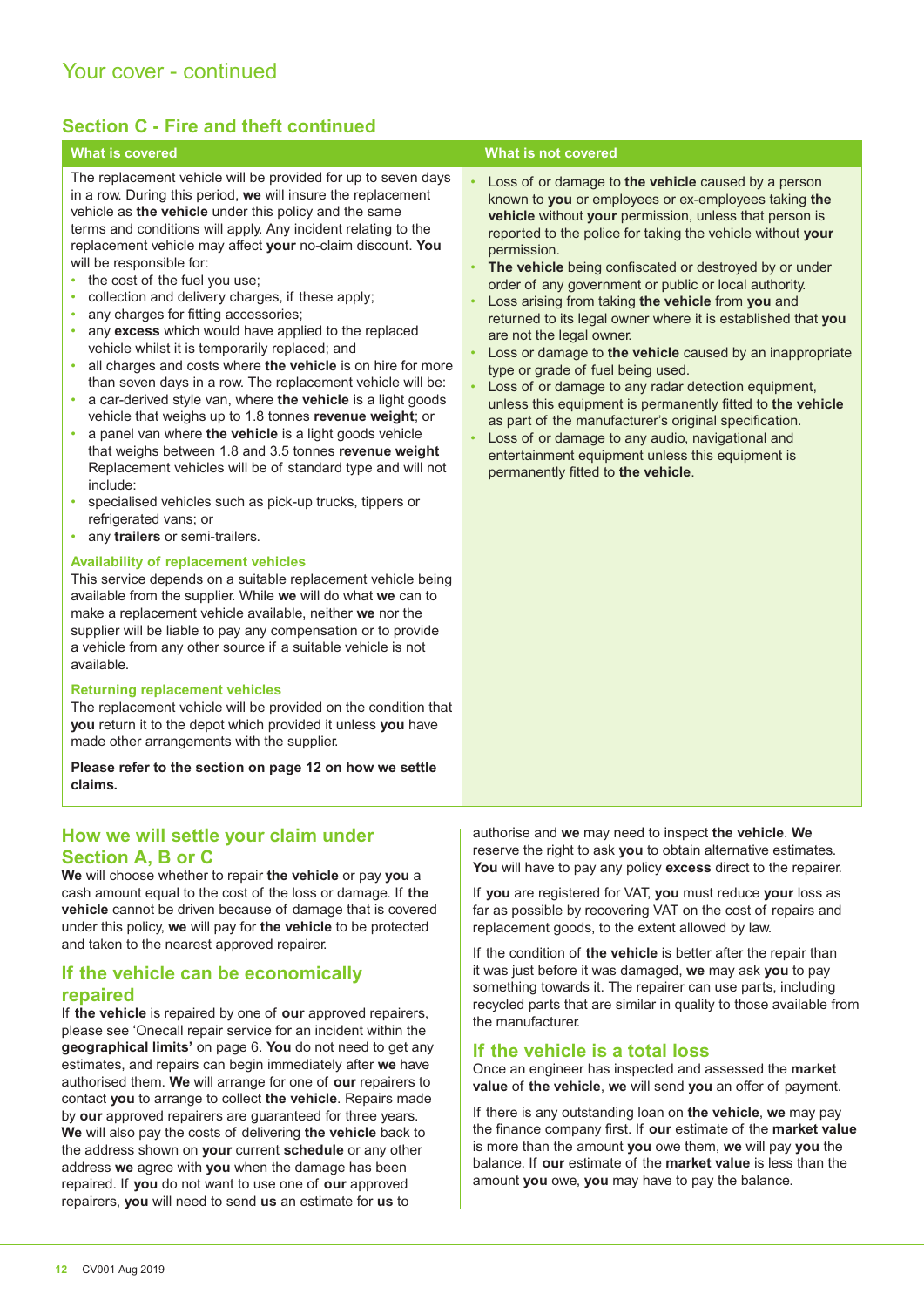If **the vehicle** is leased or on contract hire, **we** may pay the leasing or contract hire company irst. If **our** estimate of the **market value** is more than the amount **you** owe the leasing or contract hire company, the amount **we** pay them will settle the claim. If **our** estimate of the **market value** is less than the amount **you** owe, **you** may have to pay the balance.

Any payment **we** make for total loss will be after **we** have taken off any policy excess.

When **you** accept **our** ofer for total loss, **the vehicle** will belong to **us**. **You** must return **your certificate of motor insurance** to **your insurance adviser**.

**We** have no objection to **you** retaining any private registration number providing that:

- **You** make **your** intention clear at the time of reporting the claim and prior to any settlement being agreed; and
- **You** provide details of the replacement registration number for **the vehicle** prior to any settlement being made.
- **You** transfer the private registration number to another vehicle or place it on-retention with the DVLA prior to any settlement being made.

# **Replacement vehicle**

**We** will not pay more than the **market value** of **the vehicle** unless:

- the loss or damage happens before **the vehicle** is a year old and **you** are the irst and only registered keeper of the vehicle (or the second registered keeper if the first registered keeper is the manufacturer or supplying dealer and the delivery mileage is under 250 miles); and
- **you** have owned **the vehicle** (or it has been hired to **you** under a hire-purchase agreement) since it was first registered as new (or **you** are the second owner if the irst owner is the manufacturer or supplying dealer and the delivery mileage is under 250 miles); and
- the cost of repair is valued at more than 60% of the cost of buying an identical new vehicle at the time of the loss or damage (based on the United Kingdom list price including taxes). In these circumstances, if **you** ask **us** to, **we** will replace **the vehicle** (and pay the delivery charges to the address shown on **your** current **schedule** or any other address **we** agree with **you**) with a new vehicle of the same make, model and specification.
- **We** will only do this if:
- **we** can buy a vehicle straight away within the **geographical limits**; and
- **we** have permission from anyone who **we** know has a inancial interest in **the vehicle**.

# **Section D - Personal accident**

| <b>What is covered</b>                                                                                                                                                                                                                                                                                                                                                                                                                                                                                                                                                                                                                                                           | What is not covered                                                                                                                                                                                                                                                                                                                                                                                                                                                                                                                                                                                                                                                           |
|----------------------------------------------------------------------------------------------------------------------------------------------------------------------------------------------------------------------------------------------------------------------------------------------------------------------------------------------------------------------------------------------------------------------------------------------------------------------------------------------------------------------------------------------------------------------------------------------------------------------------------------------------------------------------------|-------------------------------------------------------------------------------------------------------------------------------------------------------------------------------------------------------------------------------------------------------------------------------------------------------------------------------------------------------------------------------------------------------------------------------------------------------------------------------------------------------------------------------------------------------------------------------------------------------------------------------------------------------------------------------|
| If you or your partner are accidentally killed or injured while<br>getting into, travelling in or getting out of the vehicle, we will<br>pay the following benefit per person.<br>• For death - £2,500.<br>For total and permanent loss of sight in one eye - £1,500.<br>• For total and permanent loss (at or above the wrist or<br>ankle) of one hand or one foot - £1,500.<br>We will only pay these amounts if the only cause of the death<br>or loss is an accident involving a vehicle and the death or loss<br>happens within three months of the accident.<br>This cover also applies to any person who is getting into,<br>travelling in or getting out of the vehicle. | No cover is provided under this section if the policy is<br>held in the name of a corporate organisation, a company<br>or a firm.<br>Death or loss caused by suicide or attempted suicide.<br>Death of or loss to any person not wearing a seat belt<br>when they have to by law.<br>More than £10,000 for any one accident.<br>More than £2,500 to any one person for any one accident.<br>If you, or your partner, have more than one motor policy<br>with us, we will only pay under one policy.<br>Death of or loss to any person driving at the time of the<br>accident who is found to have a higher level of alcohol or<br>drugs in their body than is allowed by law. |

# **Section E - Medical expenses**

| l What is covered                                                                             | What is not covered |
|-----------------------------------------------------------------------------------------------|---------------------|
| If you or anyone in the vehicle is injured in an accident                                     |                     |
| involving the vehicle, we will pay up to £100 in medical<br>expenses for each injured person. |                     |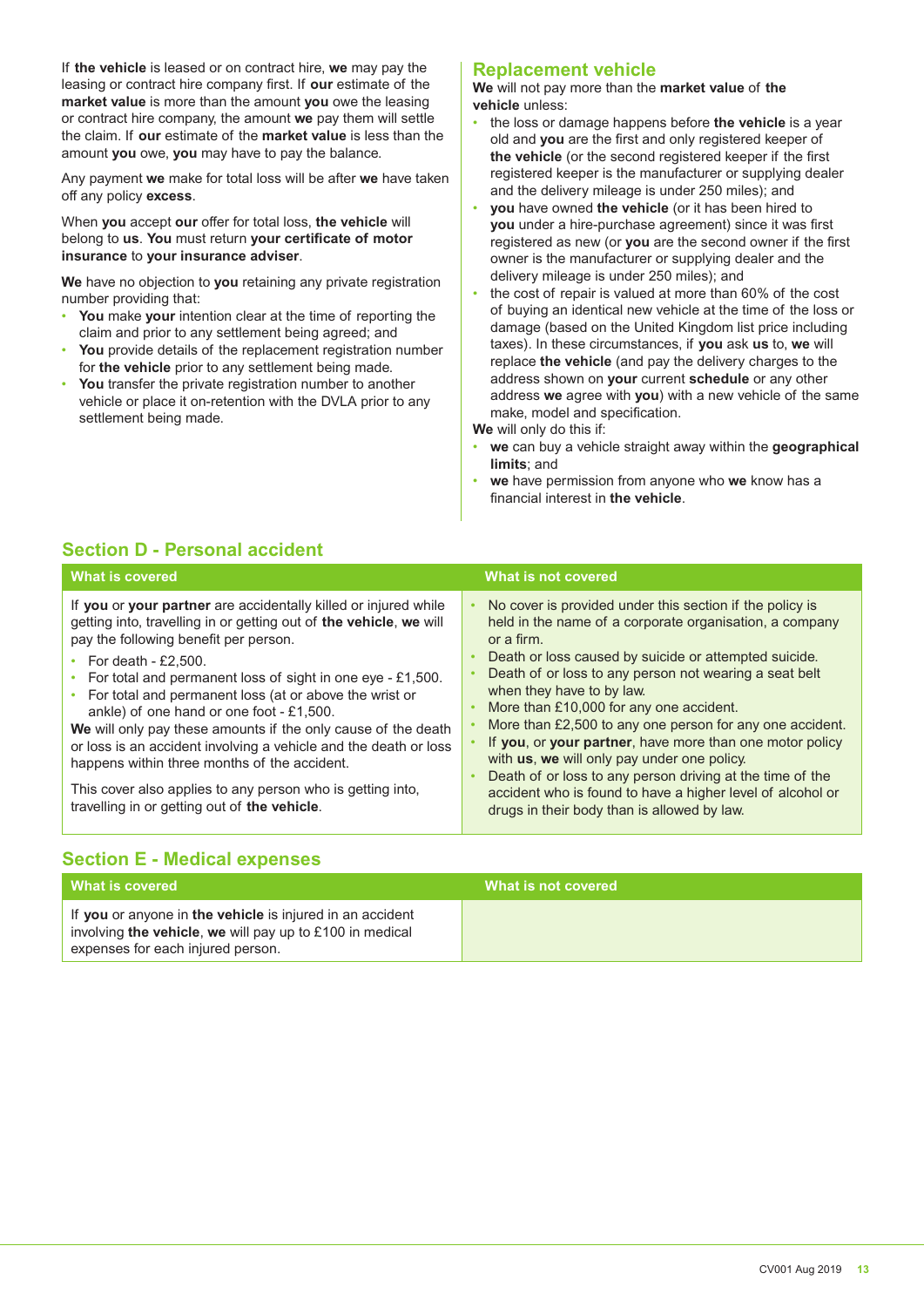# **Section F - Personal belongings**

| <b>What is covered</b>                                                                                                                                                                                                                           | What is not covered                                                                                                                                                                                                                                                                                                                                                                                                                                                                                                                                                                                   |
|--------------------------------------------------------------------------------------------------------------------------------------------------------------------------------------------------------------------------------------------------|-------------------------------------------------------------------------------------------------------------------------------------------------------------------------------------------------------------------------------------------------------------------------------------------------------------------------------------------------------------------------------------------------------------------------------------------------------------------------------------------------------------------------------------------------------------------------------------------------------|
| We will pay for personal belongings in the vehicle which<br>are lost or damaged following an accident, a fire or theft<br>involving the vehicle.<br>We will pay for the cost of the item, less an amount for<br>wear and tear and loss of value. | Loss of or damage when no-one is in the vehicle if:<br>Any window, door, roof opening, removable roof panel<br>or hood was left open or unlocked; or<br>The keys (or any other device needed to lock the<br>vehicle) are left in or on the vehicle.<br>More than £100 for each incident.<br>Any goods, tools or samples which are carried as part of<br>any trade or business.<br>Loss of or damage to phone or other communication<br>equipment.<br>Money, stamps, tickets, documents and securities (such as<br>share or bond certificates).<br>Loss of or damage to any radar detection equipment. |
| <b>Section G - Liabilities to third parties</b>                                                                                                                                                                                                  |                                                                                                                                                                                                                                                                                                                                                                                                                                                                                                                                                                                                       |

### **What is covered What is not covered** What is not covered We will cover legal liability for the death of or injury to any person and damage to property caused by or arising out of: • **You** using **the vehicle**. • Goods falling from **the vehicle**. • Loading and unloading **the vehicle**. • Any person driving **the vehicle** with **your** permission (as long as **your certificate of motor insurance** shows that he or she is allowed to drive **the vehicle**). The person driving must not be excluded from driving **the vehicle** by any **endorsement**, exception or condition. • Any person using (but not driving) **the vehicle**, with **your**  permission, for social, domestic and pleasure purposes. • Any passenger in, getting into or getting out of **the vehicle**. • Any single **trailer**, trailer-caravan or broken-down vehicle while it is attached to **the vehicle** and if allowed by law. **We will also pay:**  • solicitors' fees for representation at any coroner's inquest, fatal accident inquiry or court of summary jurisdiction; legal costs for defending a charge of manslaughter or causing death by dangerous or careless driving; • any costs and expenses for which **your** employer or business partner is legally liable as a result of **you** using **the vehicle** for their business; and • any other costs and expenses for which **we** have given **our**  written permission arising from an accident covered under this policy. If anyone who is insured by this section dies while they are involved in legal action, **we** will give the same cover as they had to their legal personal representatives. • Any amount **we** have not agreed to in writing. • Death of or injury to any of **your** employees during the course of their work, even if the death or injury is caused by anyone insured by this policy, if insurance cover is provided as a requirement of any compulsory Employers Liability legislation within the **geographical limits**. Loss of or damage to property owned by or in the care of the person who is claiming cover under this section. • Any loss of or damage to a vehicle, **trailer**, trailer-caravan or broken-down vehicle covered by this section. Any amount for any one claim or series of claims arising from one event that causes loss of or damage to property while **the vehicle** is being used to carry **dangerous goods**. • Any loss or damage caused by loading or unloading **the vehicle** when it is not on a public road. • Any loss or damage caused by using **the vehicle**, or any machinery attached to it, as a tool of trade. Loss of or damage to any bridge, weighbridge, viaduct, road or surface which **the vehicle** is being driven on, or anything under the road surface, caused by vibration or by the weight of **the vehicle** or its load. • Any claim for pollution or contamination, unless it is caused by a sudden, identifiable event which was unintended and unexpected and happened at one specific time and place. • Any amount over £1,000,000 for one pollution or contamination event. • Any amount over £2,000,000 for any one claim or series of claims arising from one event that causes loss of or damage to property. This limit includes all costs, expenses and indirect losses. However **we** will provide the minimum cover needed under compulsory motor insurance legislation.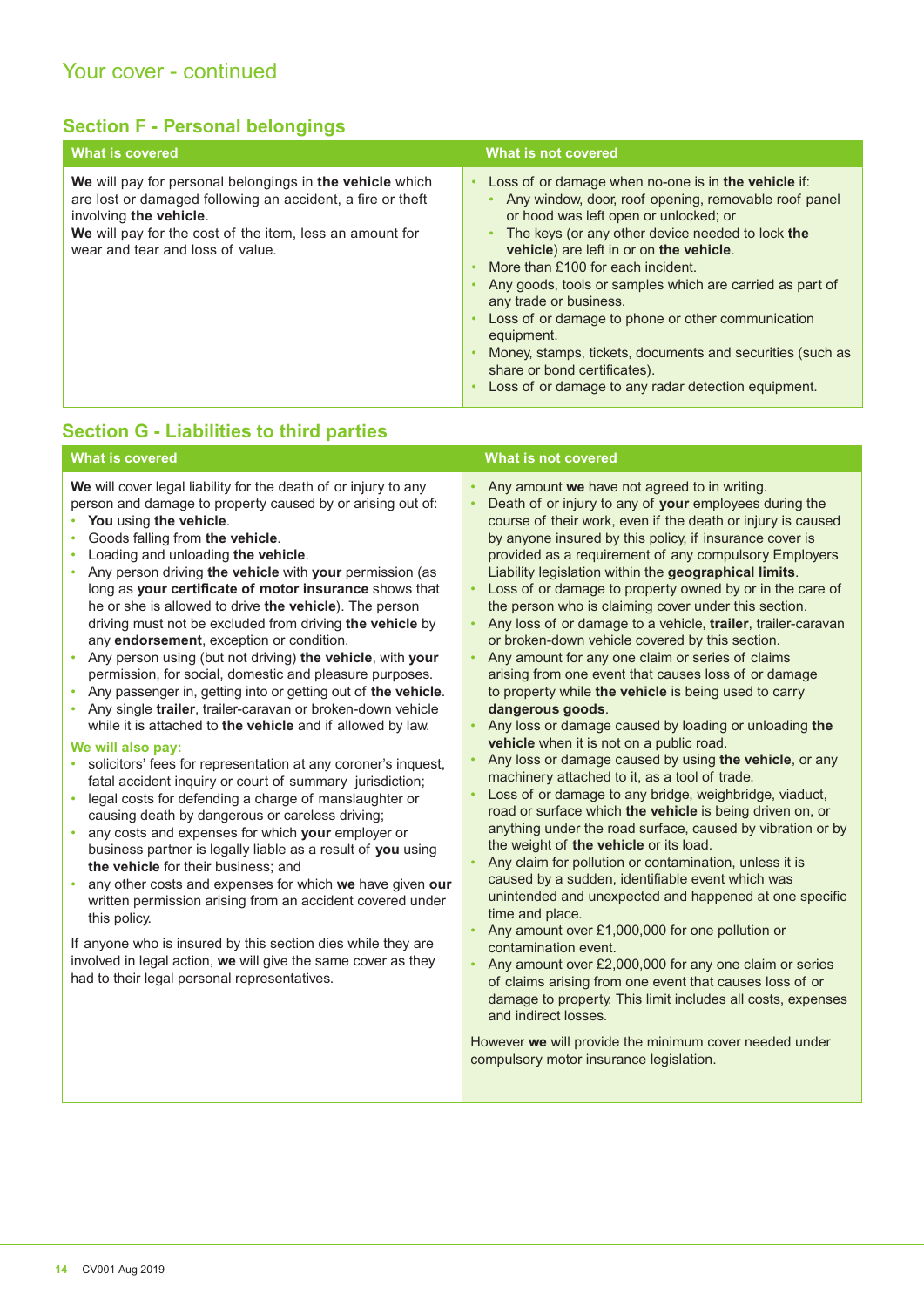# **Section H - Using your vehicle abroad**

| <b>What is covered</b>                                                                                                                                                                                                                                                                                                                                                                                                                                                                                                                                                                        | <b>What is not covered</b> |
|-----------------------------------------------------------------------------------------------------------------------------------------------------------------------------------------------------------------------------------------------------------------------------------------------------------------------------------------------------------------------------------------------------------------------------------------------------------------------------------------------------------------------------------------------------------------------------------------------|----------------------------|
| We will cover your minimum legal liability to others while<br>you or any other driver covered by this policy and allowed to<br>drive on your current certificate of motor insurance are<br>using the vehicle within the European Union and any other<br>country which the Commission of the European Communities<br>is satisfied has made arrangements under Article (8) of<br>EC Directive 2009/103/EC relating to civil liabilities arising<br>from the use of a motor vehicle. This cover is the minimum<br>required to comply with the laws of compulsory insurance for<br>motor vehicle. |                            |
| You do not need an International Motor Insurance Card<br>(Green Card) for visits to these countries as the legal<br>evidence of this cover is shown on your certificate of motor<br>insurance.                                                                                                                                                                                                                                                                                                                                                                                                |                            |
| We will also provide the cover shown on your schedule for<br>up to a total of 90 days in any period of insurance while<br>you or any driver covered by this policy and allowed to<br>drive on your current certificate of motor insurance are<br>using the vehicle within the countries referred to above for<br>social, domestic or pleasure purposes, provided your main<br>permanent home is within the geographical limits.                                                                                                                                                               |                            |
| Cover also applies while the vehicle is being carried between<br>sea or air ports or railway stations within the countries<br>referred to above, as long as this travel is by a recognised<br>sea, air or rail route and the journey does not take longer than<br>65 hours under normal conditions.                                                                                                                                                                                                                                                                                           |                            |
| If you want to extend your policy to give the same cover<br>for more than 90 days, or for business use, or in a country<br>outside the countries referred to above, you must:<br>· tell us before you leave; and<br>get our written agreement to the extension of cover<br>you need; and<br>pay any premium we ask for.<br>$\bullet$<br>We will also pay customs duty if the vehicle is damaged and<br>we decide not to return it after a valid claim on the policy.                                                                                                                          |                            |

# **Section I - Spanish bail bond**

| What is covered                                                                                                                                                                                                 | What is not covered |
|-----------------------------------------------------------------------------------------------------------------------------------------------------------------------------------------------------------------|---------------------|
| A bail bond is shown on your certificate of motor<br>insurance. The bail bond means we will pay up to £3000<br>if the Spanish police hold the vehicle or the driver after an<br>accident involving the vehicle. |                     |
| If we make any payment because of the bail bond, you must<br>repay that payment as soon as possible.                                                                                                            |                     |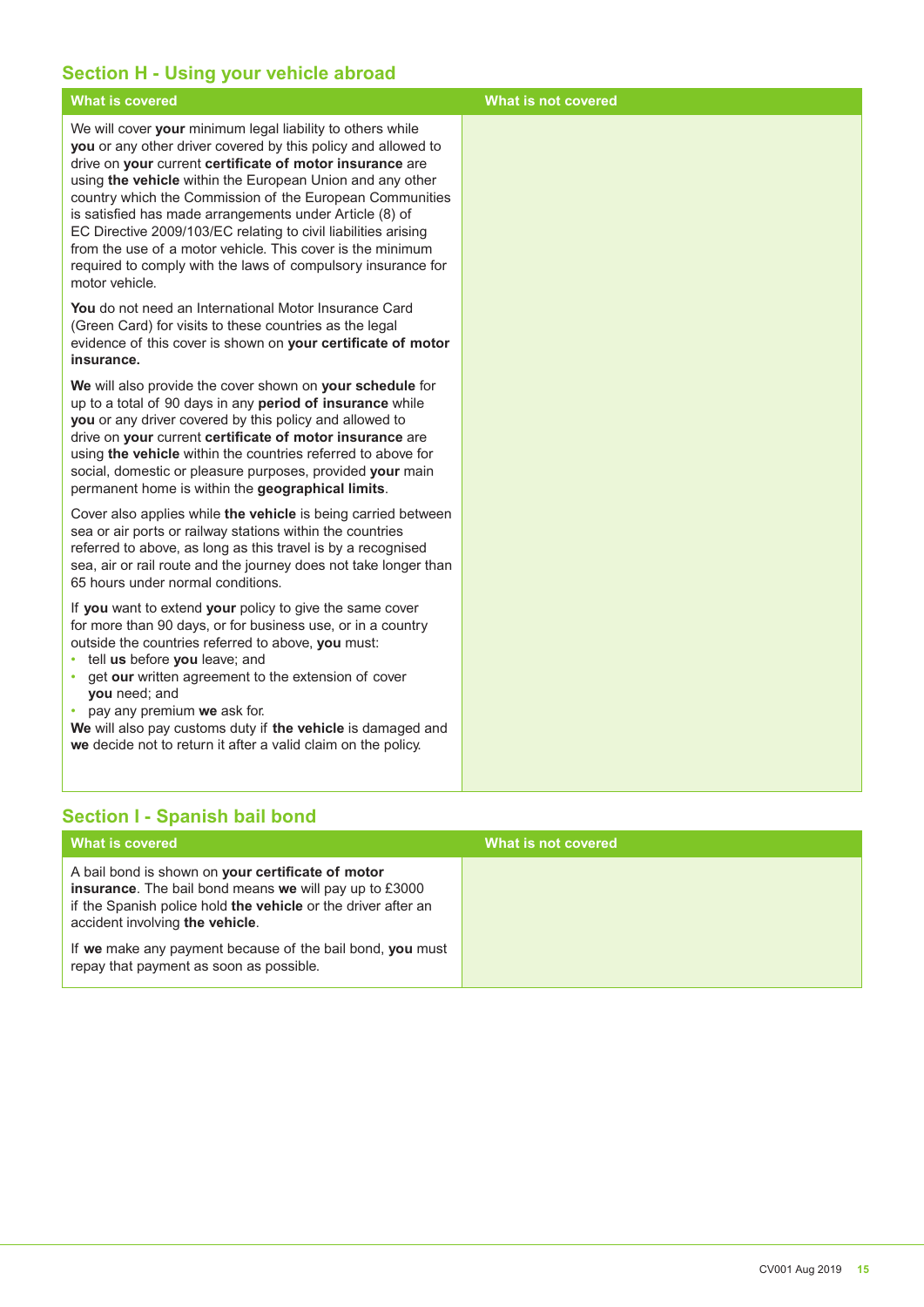# Your cover - continued

# **Section J - No-claim discount**

| <b>What is covered</b>                                                                                                                                                                                                                                                                                                                                                                                                                                                                                                                                                                                                                                                                                                                                                                                                         | What is not covered |
|--------------------------------------------------------------------------------------------------------------------------------------------------------------------------------------------------------------------------------------------------------------------------------------------------------------------------------------------------------------------------------------------------------------------------------------------------------------------------------------------------------------------------------------------------------------------------------------------------------------------------------------------------------------------------------------------------------------------------------------------------------------------------------------------------------------------------------|---------------------|
| As long as a claim has not been made during the period of<br>insurance immediately before your renewal, we will include<br>a discount in your renewal premium. You may not transfer<br>this discount to any other person.                                                                                                                                                                                                                                                                                                                                                                                                                                                                                                                                                                                                      |                     |
| If a claim is made during the <b>period of insurance</b> , at<br>renewal the no claims discount will be reduced in accordance<br>with our current scale. (Please refer to www.ageas.co.uk for<br>details of our current scale) This means that you may have to<br>pay a higher renewal premium. In addition we may increase<br>your excess from renewal.                                                                                                                                                                                                                                                                                                                                                                                                                                                                       |                     |
| If a claim is made during the period of insurance and the<br>policy is cancelled prior to renewal the no claims discount<br>will be reduced in accordance with our current scale on any<br>proof of no claim discount that we supply.                                                                                                                                                                                                                                                                                                                                                                                                                                                                                                                                                                                          |                     |
| Your no claim discount will not be affected if the only claims<br>made are for damaged windscreen or window glass under<br>section B or for replacement locks under Section L.                                                                                                                                                                                                                                                                                                                                                                                                                                                                                                                                                                                                                                                 |                     |
| If you have comprehensive cover you have the following<br>extra benefit.<br>If you make a claim for an accident that is not your fault and<br>the driver of the vehicle that hit your vehicle is identified and<br>is uninsured, you will not lose your no claims discount or<br>have to pay any excess as long as you provide us with:<br>• the vehicle registration number and the make and model of<br>the vehicle; and<br>• the driver details; and<br>if possible, the names and addresses of any witnesses.<br>You may initially have to pay your excess and lose your no<br>claims discount whilst investigations are ongoing but if we<br>establish the accident is the fault of the uninsured driver we<br>will refund your excess, re-instate your no claims discount<br>and refund any extra premium you have paid. |                     |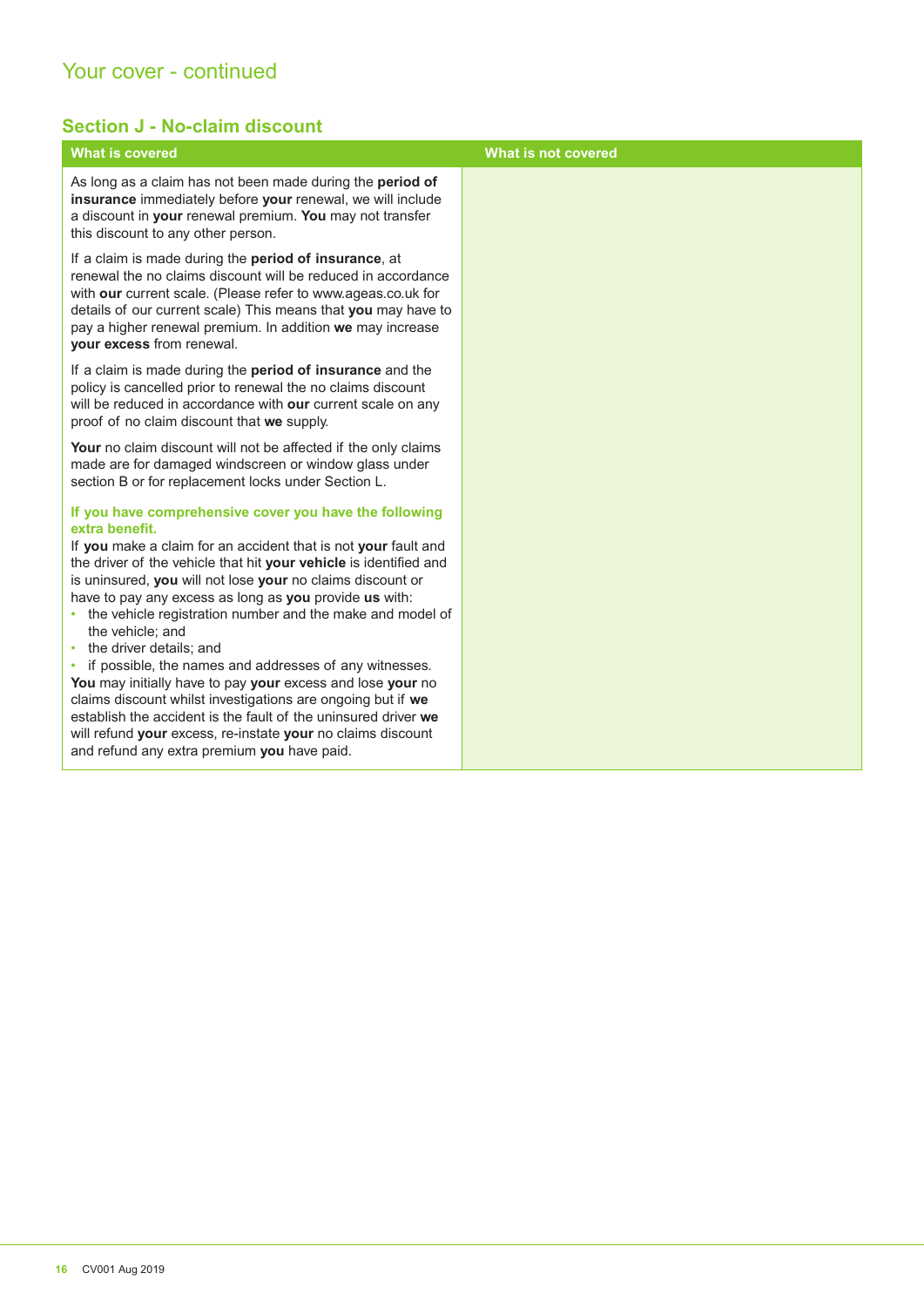# **Section K - No-claim discount protection**

| <b>What is covered</b>                                                                                                                                                                                         | What is not covered |
|----------------------------------------------------------------------------------------------------------------------------------------------------------------------------------------------------------------|---------------------|
| You will not lose any of your no-claim discount as long as:                                                                                                                                                    |                     |
| <b>you</b> do not make more than two claims in any period of<br>three years; and<br>you have paid any extra premium we ask for.                                                                                |                     |
| After a second claim is made in any three-year period, this<br>policy section will no longer apply and any further claims<br>will result in the loss of no claim discount as set out under<br>Section J.       |                     |
| The protection provided under this section only applies to<br><b>your</b> no claim discount. It does not protect your premium<br>and you may have to pay a higher premium or excess if any<br>claims are made. |                     |

# **Section L - Replacement locks**

| <b>What is covered</b>                                                                                                                                                                                                                                                                                                                                                                                                                                                                                                              | What is not covered                                                                                                                                                                                                                                                                        |
|-------------------------------------------------------------------------------------------------------------------------------------------------------------------------------------------------------------------------------------------------------------------------------------------------------------------------------------------------------------------------------------------------------------------------------------------------------------------------------------------------------------------------------------|--------------------------------------------------------------------------------------------------------------------------------------------------------------------------------------------------------------------------------------------------------------------------------------------|
| If the keys, lock transmitter or entry card for a keyless entry<br>system of the vehicle are lost or stolen, we will pay up to<br>£500 towards the cost of replacing:<br>all entry locks that can be opened by the missing item; and<br>the lock transmitter, entry card and central locking system;<br>$\bullet$<br>and<br>• the ignition and steering lock.<br>We will also pay the cost of protecting the vehicle.<br>transporting it to the nearest repairers when necessary and<br>delivering it to your address after repair. | We will not pay:<br>the first £100 of any claim; or<br>any claim where the keys, lock transmitter or entry<br>card are either:<br>a left in or on the vehicle at the time of the loss; or<br>b taken without your permission by a person known to you<br>or an employee or an ex-employee. |
| Your no-claim discount will not be affected solely as a result<br>of making a claim under this section.                                                                                                                                                                                                                                                                                                                                                                                                                             |                                                                                                                                                                                                                                                                                            |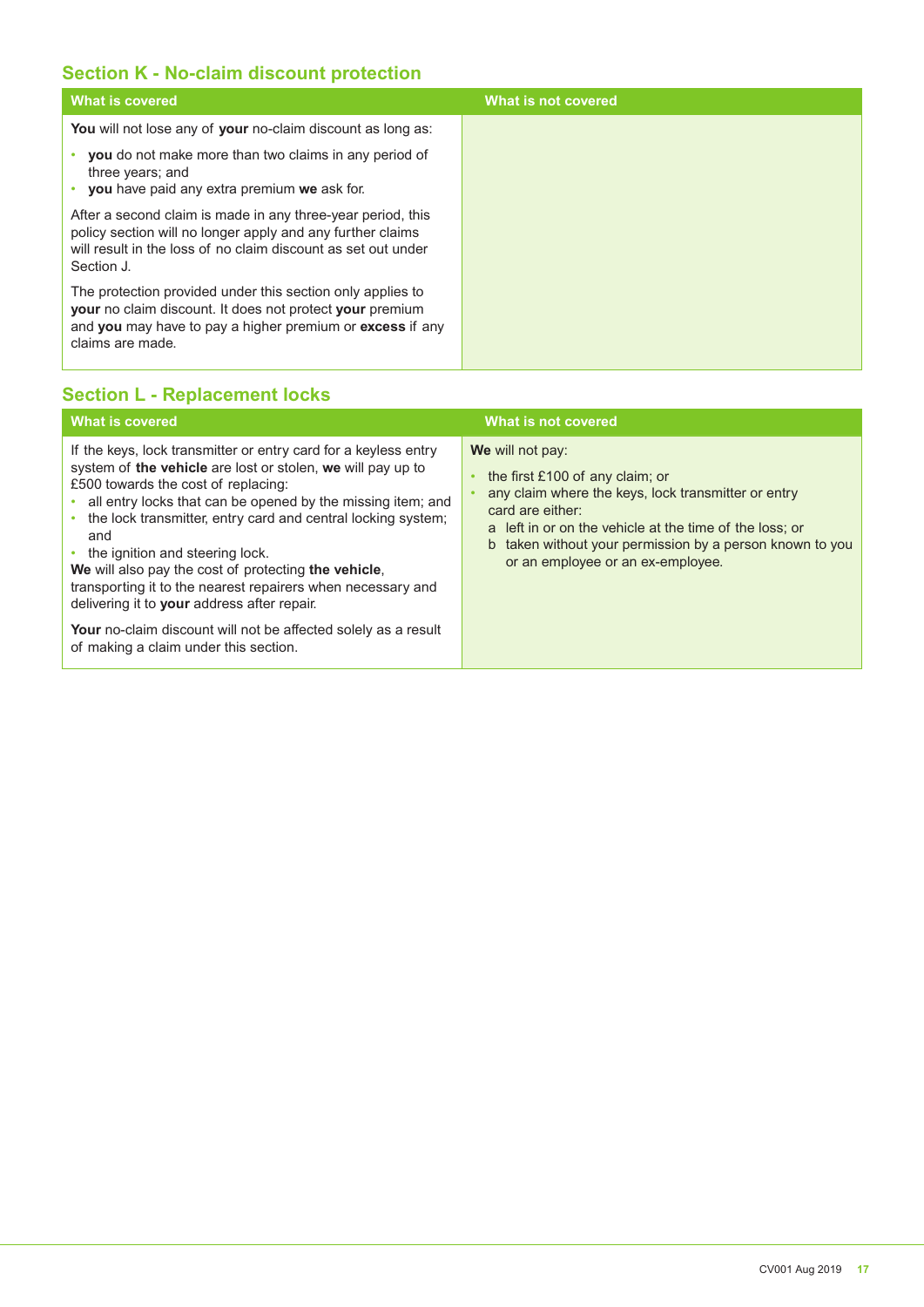# Policy exclusions

- 1 **We** will not pay claims arising directly or indirectly from any of the following:
	- **The vehicle** being driven by, or being in the charge of, someone who is not described in **your certificate of motor insurance** as entitled to drive, other than while **the vehicle** is with a member of the motor trade for servicing or repair.
	- **The vehicle** being driven, with **your** permission, by anyone who **you** know does not hold a driving licence or is disqualiied from driving. However, **we** will still give cover if the person used to hold a licence and is allowed to hold one by law.
	- **The vehicle** being driven by someone who does not meet all the conditions of their driving licence.
	- **The vehicle** being used for a purpose that is not shown as covered in **your certificate of motor insurance** other than while **the vehicle** is with a member of the motor trade for servicing or repair.
	- **The vehicle** being used for hiring, competitions, rallies or trials, for racing formally or informally against another motorist; or on a motor racing track, de-restricted toll road, airfield, at an off-road event or at the Nürburgring.
	- **The vehicle** being used for criminal purposes or deliberately used to threaten or cause harm, loss or damage. An example of this would be 'road rage`.
- 2 If **you** receive any payment for giving people lifts in **the vehicle**, the policy is not valid if:
	- The vehicle is made or altered to carry more than six people including the driver; or
	- You are carrying the passengers as part of a business of carrying passengers; or
	- You are making a profit from the payments you receive.
- 3 **We** will not pay claims arising directly or indirectly from any of the following:
	- Ionising radiation or radioactive contamination from any nuclear fuel or any nuclear waste arising from burning nuclear fuel.
	- The radioactive, poisonous, explosive or other dangerous properties of any explosive nuclear equipment or part of that equipment.
	- Pressure waves caused by aircraft (and other lying objects) travelling at or above the speed of sound.
	- War, invasion, act of foreign enemy, hostilities (whether war be declared or not), civil war, rebellion, insurrection or military or usurped power.
	- Acts of **terrorism**.
- 4 **We** will not pay for claims arising directly or indirectly from earthquakes, riots or civil disturbances outside Great Britain, the Isle of Man or the Channel Islands, except under section G.
- 5 **We** will not pay for any liability **you** accept under an agreement or contract, unless **you** would have been legally liable anyway.
- 6 Any decision or action of a court which is not within the **geographical limits** is not covered by this policy unless the proceedings are brought or judgement is given in a foreign court because **the vehicle** was used in that country and **we** had agreed to cover it there.
- 7 **We** will not pay claims arising directly or indirectly from any vehicle being in a place used for aircraft taking off, landing, parking or moving, including the associated service roads, refuelling areas, ground equipment parking areas and the parts of passenger terminals of international airports which come within the Customs examination area or any part of airport premises to which the public does not have access to drive their vehicle.

However, **we** will provide the minimum cover needed under compulsory motor insurance legislation.

# **Standard endorsements**

(These only apply if it says so on the **schedule**)

- **I We** will not pay for any loss or damage caused by theft or attempted theft if any security or tracking device fitted to **the vehicle** has not been set or is not in full working order, or the network subscription for the maintenance contract of any tracking device is not current.
- **Z We** will not pay for any claims when **the vehicle** is being driven by or is in the charge of anyone who is under 30 years old unless **you** have sent **us** their details and **we** have accepted them in writing. The information required under policy condition 9 on page 20 must still be disclosed for all drivers aged 30 or over.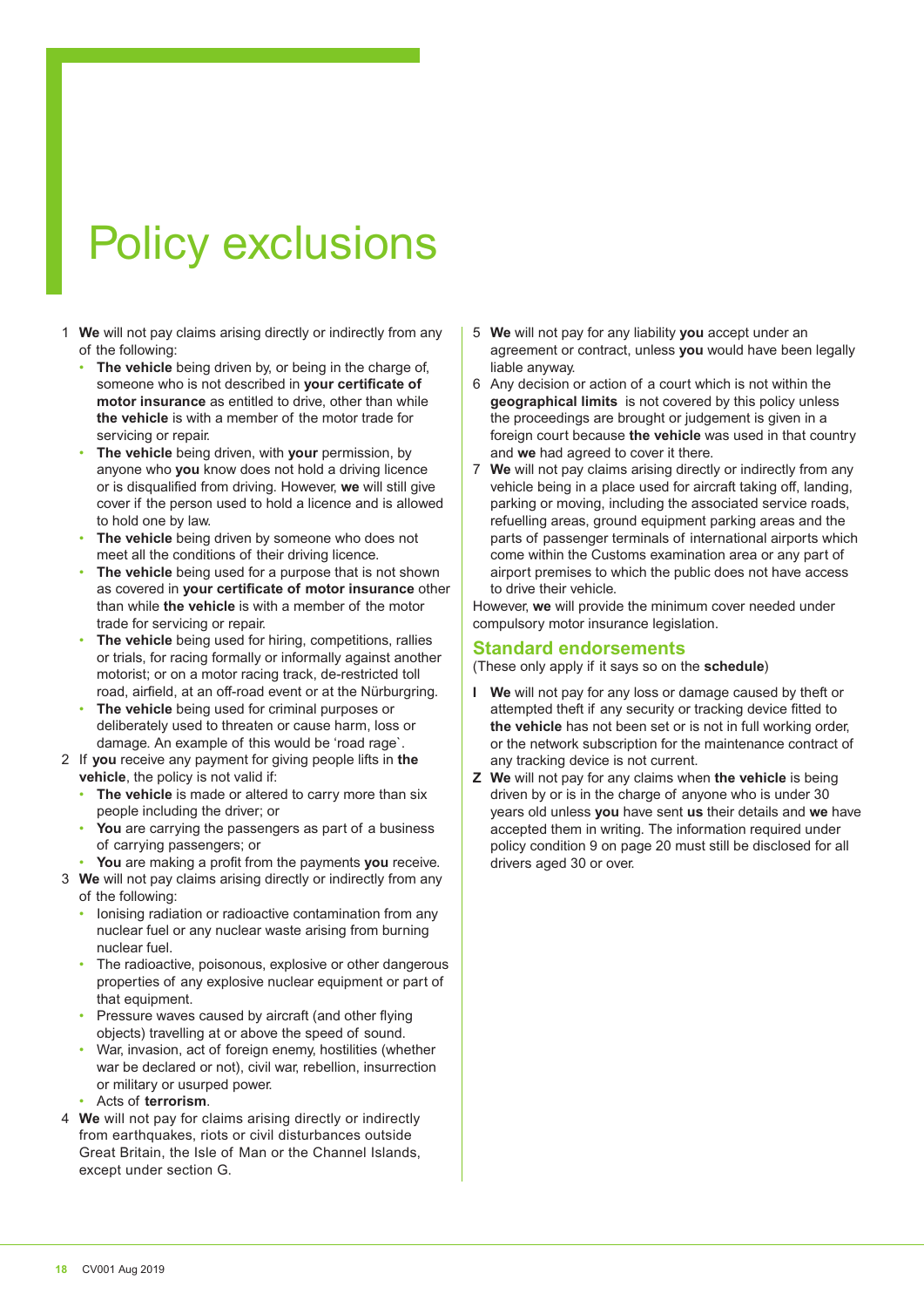# Policy conditions

# **1 How to claim**

Please phone **our** Onecall helpline as soon as possible to report the incident.

The helpline number is 0345 122 3260 (or +44 2380 684112 if calling from abroad). Details of the benefits you will receive through **our** Onecall service are on page 6.

**You** must send **us** any letter, claim, writ or summons as soon as **you** receive it. **You** must also let **us** know straight away if **you** or **your** legal advisers know of any prosecution, inquest or fatal accident inquiry that might be covered under this policy.

# **2 Dealing with claims**

**You** or any other person who claims under this policy must not negotiate, admit fault or make any payment, offer or promise of payment unless **you** have **our** written permission.

In dealing with **your** claim, under the terms of this policy **we** may:

- defend or settle any claim and choose the solicitor who will act for **you** in any legal action; and
- take any legal action in **your** name or the name of any other person covered by this policy.

**We** can do any of these in **your** name or in the name of any person claiming under this policy. Anyone who makes a claim under this policy must give **us** any reasonable information **we**  ask for.

# **3 Right of recovery**

If the law of any country says **we** must make a payment that **we** would not otherwise have paid, **you** must repay this amount to **us**.

## **4 Other insurance**

If any incident that leads to a valid claim is covered under any other insurance policy, **we** will only pay **our** share of the claim.

# **5 Taking care of your vehicle**

Anyone covered by this policy must take all reasonable steps they can to protect **the vehicle**, and anything in or attached to it, against loss or damage. (This includes making sure that all windows, doors, roof openings, removable roof panels or hoods are closed and locked, and the keys (or devices needed to lock **the vehicle**) are not left in on **the vehicle**.) **The vehicle**  must be kept in good working order. **We** may examine **the vehicle** at any time.

# **6 Keeping to the terms of the policy**

**We** will only provide cover under this policy if:

- any person claiming cover has met all the terms of the policy, as far as they apply; and
- the declaration and information given on the **proposal** or shown in the **statement of insurance** or **statement of fact**  is complete and correct as far as **you** know, and
- Any person claiming cover provides **us** with any reasonable information that **we** ask for.

# **7 Fraud**

**We** will not make any payment if:

- **You** or anyone acting on **your** behalf mislead **us** in any way, including over who is the main user of t**he vehicle**, in order to get insurance from **us**, to obtain more favourable terms or to reduce **your** premium; or
- Any claim or part of any claim is fraudulent, false or exaggerated.

In these circumstances, all cover will be cancelled from the date of the fraud or misrepresentation and no premium will be refunded. If **we** have made a payment **we** would not otherwise have made **you** must repay that amount to **us**.

**We** may also notify relevant authorities, so that they can consider criminal proceedings.

# **8 Cancelling your policy**

• **You** have 14 days from the start date of the policy or the date **you** receive the policy documents, whichever is the later, to cancel the cover. **You** can cancel by phoning **your insurance adviser**. Cancellation can take efect immediately or from a later date, but cannot be backdated to any earlier date.

 Cancelling any direct debit instruction does not mean **you**  have cancelled the policy. **You** will still need to follow the instructions above. If **you** are paying by instalments **you**  may still have an obligation to make payments under **your**  credit agreement.

 If **cover** has not yet started, **we** will refund any premium paid in full. If cover has started, **you** will have to pay for any period of cover that has already been provided as well as an administration charge of £7.50 (subject to Insurance Premium Tax where applicable).

 If any claim has been made during the period of cover provided, **you** must pay the full annual premium and **you**  will not be entitled to any refund.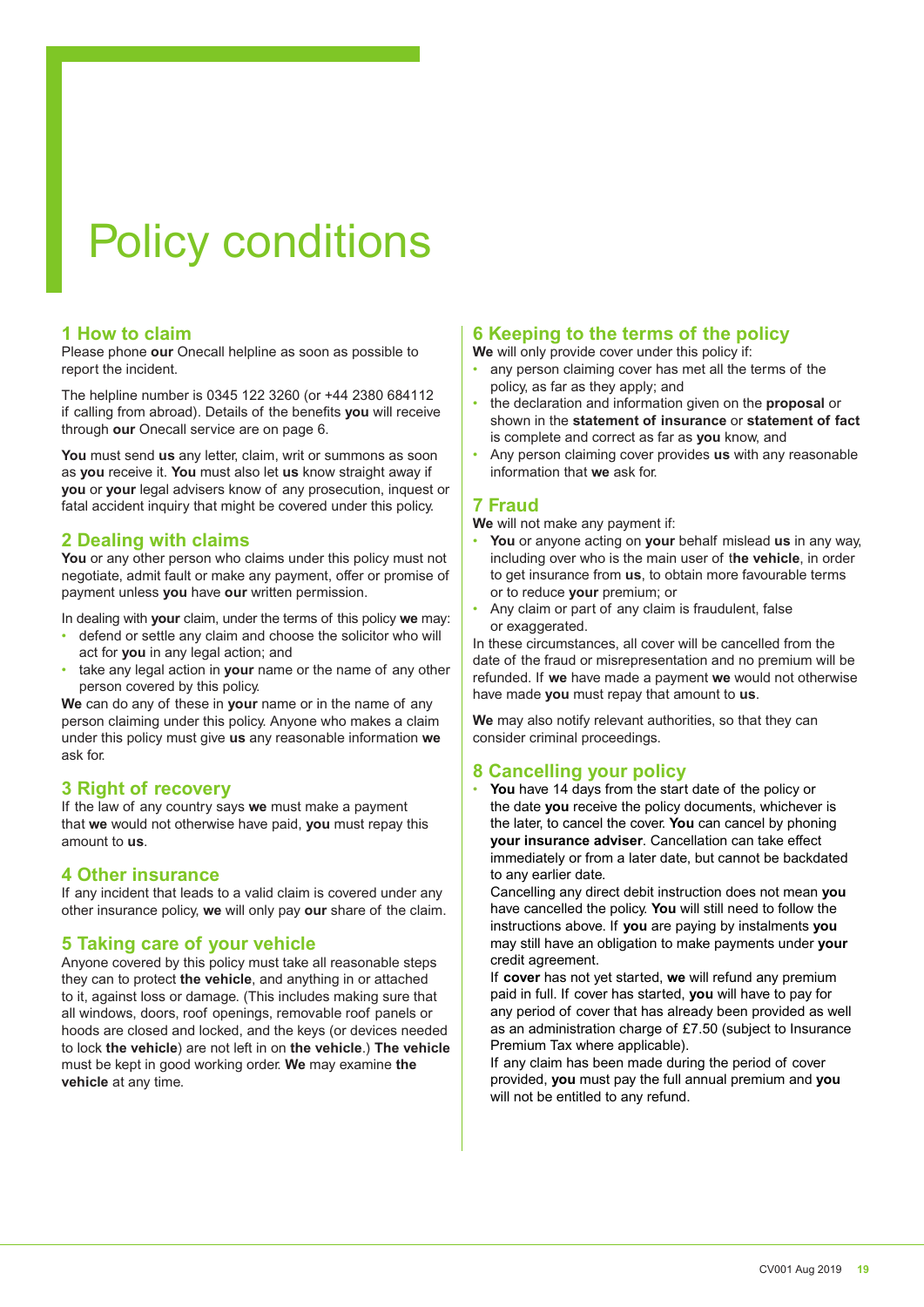# Policy conditions - continued

• After the 14-day period **you** can cancel this policy by phoning **your insurance adviser**. Cancellation can take efect immediately or from a later date, but cannot be backdated to any earlier date.

 Cancelling any direct debit instruction does not mean **you**  have cancelled the policy. **You** will still need to follow the instructions above. If **you** are paying by instalments **you**  may still have an obligation to make payments under **your**  credit agreement.

 If no claims have been made during the current **period of insurance**, **we** will refund a percentage of the premium in proportion to the **period of insurance** left unused, less an administration charge of £7.50 (subject to Insurance Premium Tax where applicable). If any claim has been made in the current **period of insurance**, **you** must pay the full annual premium and **you** will not be entitled to any refund.

- **We** or **your insurance adviser** can cancel this policy by sending **you** seven days' notice to **your** last known address. The reason for cancellation will be set out clearly in the communication with **you**. Valid reasons include, but will not be limited to, those listed below;
- Changes to the information detailed on **your proposal**, **statement of insurance** or **statement of fact**, **schedule** or **certificate of motor insurance** which result in **us** no longer wishing to provide cover.
- Where the circumstances of a new claim, or an incident **we** have become aware of, result in **us** no longer wishing to provide cover.
- Where we suspect fraud on this or any other related policy.
- Where **you,** a person acting on **your** behalf, or any person covered to drive **the vehicle** uses threatening, intimidating or abusive behaviour or language towards **our** staf, suppliers or agents acting on **our** behalf, including **your insurance adviser**.
- Where any person claiming cover under this policy fails to provide **us** with any reasonable information **we** ask for.
- Where a misrepresentation has been made that results in **us** no longer wishing to provide cover.
- Where **we** are unable to collect a premium payment due to insufficient funds in the account you have nominated to pay from (notice will be sent to **your** last known address allowing **you** an opportunity to rectify the situation, and confirming that a second attempt to collect the payment will be made).
- Where we are unable to collect a premium payment due to a Direct Debit Instruction being cancelled (notice will be sent to **your** last known address allowing **you** an opportunity to rectify the situation by reinstating the previous Direct Debit instruction, providing a new Direct Debit instruction or by providing the full outstanding premium).

**We** will refund a percentage of the premium in proportion to the **period of insurance** left unused, less an administration charge of £7.50 (subject to Insurance Premium Tax where applicable).

If **you** are paying by instalments **you** may still have an obligation to make payments under **your** credit agreement.

# **9 Changes you must tell us about**

**You** must tell **us** about any of the changes below straight away. If **you** do not tell **us** about any changes to the information detailed on your proposal, **statement of insurance** or **statement of fact**, schedule or **certificate of motor insurance** it may mean that **your** policy is invalid and does not operate in the event of a claim. These changes may result in a change to **your** premium and/or **excess**. **We** will not request from **you**, or refund to **you** any diference in premium following a change being made to **your** policy during the **period of insurance** if it is less than £10. **We** may make an administration charge of £7.50 (subject to Insurance Premium Tax where applicable) if **you** alter **your** policy.

- **You** change **the vehicle** or its registration number, sell **the vehicle** or **you** get another vehicle.
- **You** change **your** address or the address at which **the vehicle** is kept overnight.
- There is a change to the estimated annual mileage that **the vehicle** will cover.
- The vehicle is or will be:
	- Changed from the manufacturer's original specification, This would include:
		- Changes to the bodywork, such as spoilers or body kits
		- Changes to suspension or brakes
		- Cosmetic changes such as alloy wheels
		- Changes afecting performance such as changes to the engine management system or exhaust system • Changes to the audio/entertainment system
	- Please be aware that this is not a full list of all possible changes - all changes made from the manufacturers standard specification must be disclosed.
	- Taken abroad, either for more than 90 days or outside the European Union;
	- Used for any purpose not covered by **your certificate of motor insurance**.
	- Involved in an accident or fire, or someone steals, damages or tries to break into it.
- There is any change of main user of **the vehicle**.
- **You** or any other person who may drive **the vehicle**:
	- Have a motoring conviction (including any fixed penalty ofences);
	- Have a non-motoring criminal conviction;
	- Passes their driving test or has their licence suspended or revoked;
	- Changes their name;
	- Is issued with a new Driving Licence Number;
	- Changes job, starts a new job, including any part-time work, or stops work;
	- Is involved in any accident or has vehicle damaged or stolen, whether covered by this policy or not;
	- Has had insurance refused, cancelled or had special terms put on;
	- Develop a health condition that requires notification to the DVLA, or an existing condition worsens. You can find additional information in the Motoring section at www.gov.uk or pick up leaflet D100 from the Post Office.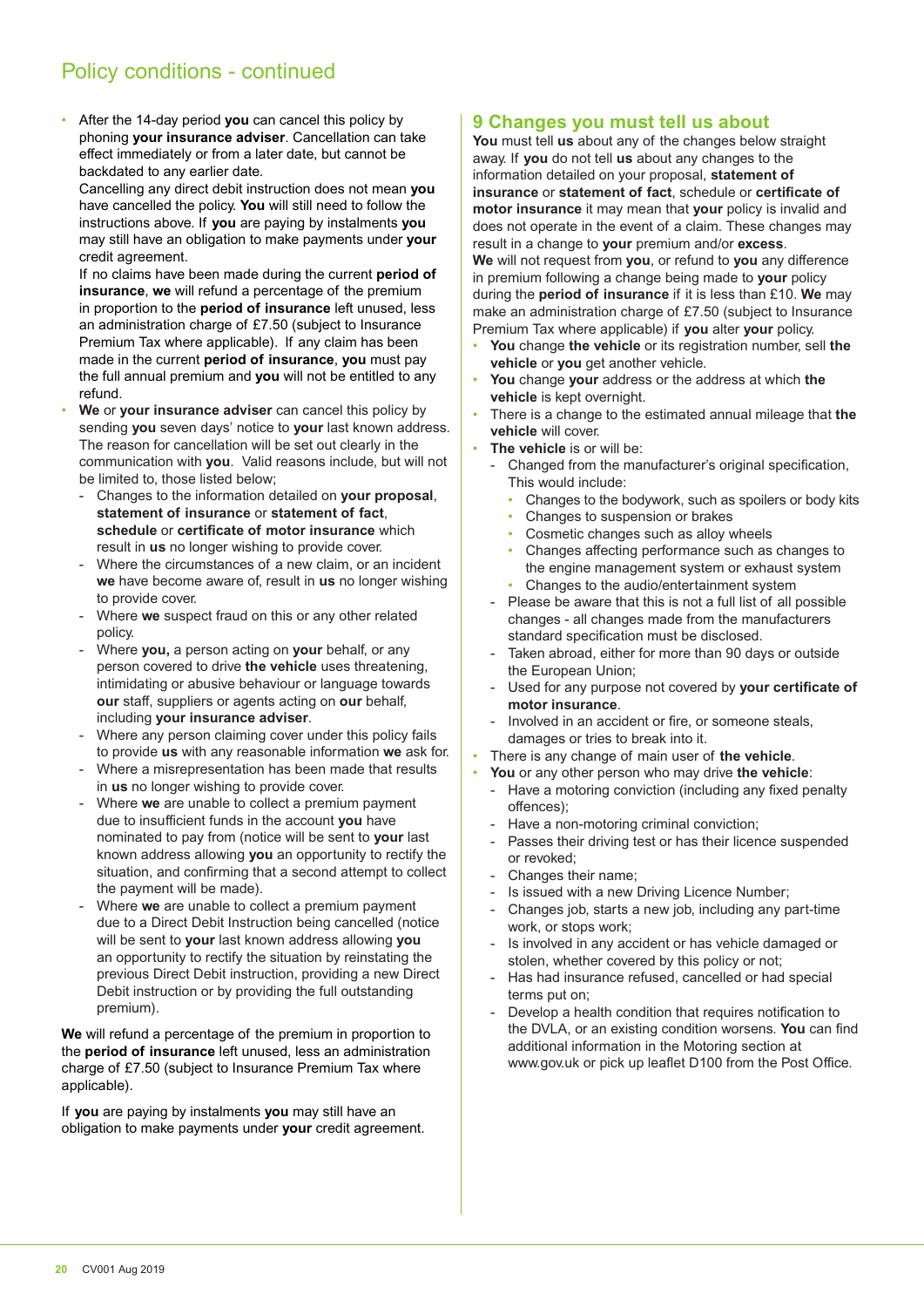• **You** wish to change who is allowed to drive **the vehicle**. Drivers aged under 30 will not be covered unless **we** have been given their details and accepted them in writing. **You** must still disclose the information shown above for any driver aged 30 or over.

Please ask **your insurance adviser** or **us** for help if **you** are not sure whether certain information needs to be disclosed.

# **10 Law applicable to the contract**

English Law will apply to this contract unless **you** and **we**  agree otherwise. (If **you** live in Jersey, the law of Jersey will apply to this contract and the Jersey courts will have exclusive jurisdiction over disputes between **us** and **you** in relation to it.)

# **11 Language**

The contractual terms and conditions and other information relating to this contract will be in the English language.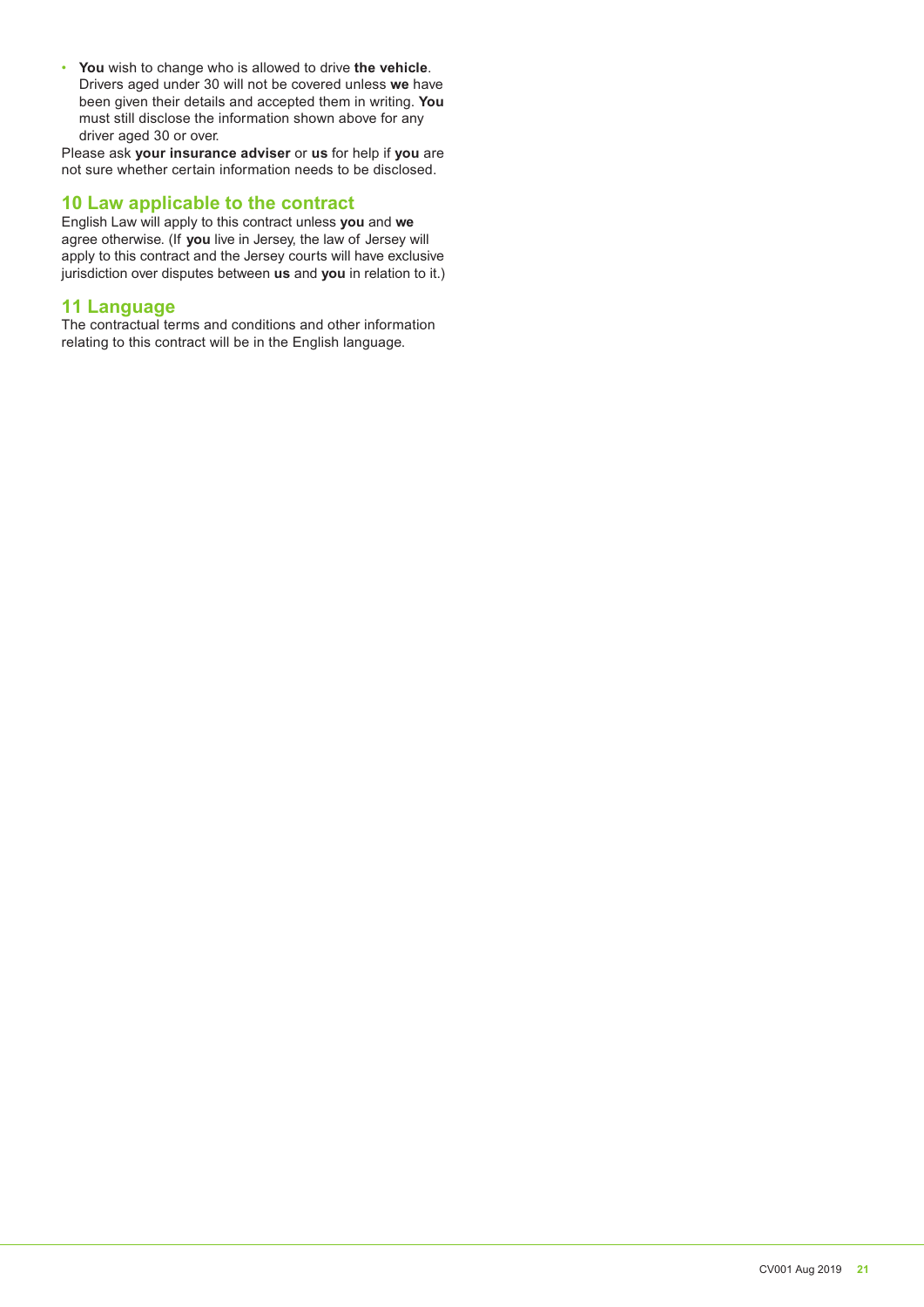# Privacy Notice

We are Ageas Insurance Limited and are part of the Ageas group of companies. The details provided here are a summary of how we collect, use, share, transfer and store your information. For our full Privacy Policy please visit our website www.ageas.co.uk/privacy-policy or contact our Data Protection Oficer at: Ageas House, Hampshire Corporate Park, Templars Way, Eastleigh, Hampshire SO53 3YA or by emailing thedpo@ageas.co.uk.

Your insurance adviser will have their own uses for your personal data. Please ask your insurance adviser if you would like more information about how they use your personal information.

# **Collecting your information**

We collect a variety of personal information about you including your name, address, contact details, date of birth, credit history, criminal offences, claims information and IP address (which is a unique number identifying your computer). Where relevant, we also collect special categories of personal information (which was previously known as sensitive personal information) such as details regarding your health.

We also collect information from a number of different sources for example: publically available sources such as social media and networking sites; third party databases available to the insurance industry; irms, loss adjusters and/or suppliers appointed in the process of handling a claim.

## **Using your information**

The main reason we collect your personal information and/ or special categories of personal information is because we need it to provide you with the appropriate insurance quotation, policy and price as well as manage your policy such as handling a claim or issuing documentation to you. Our assessment of your insurance application may involve an automated decision to determine whether we are able to provide you with a quotation and/or the price. If you object to this being done, then we will not be able to provide you with insurance.

We will also use your information where we feel there is a justifiable reason for doing so for example: to prevent and detect fraud and financial crime (which may include processes which profile you); collecting information regarding your past policies; carrying out research and analysis (including profiling); and recording and monitoring calls.

If you have given us such information about someone else, you would have confirmed that you have their permission to do so.

# **Sharing your information**

We share your information with a number of different organisations which include, but are not limited to: other insurers; regulatory bodies; carefully selected third parties providing a service to us or on our behalf; fraud prevention and credit reference agencies and other companies, for example, when we are trialling their products and services which we think may improve our service to you or our business processes.

Unless required to by law, we would never share your personal data without the appropriate care and necessary safeguards being in place.

# **Keeping your information**

We will only keep your information for as long as is necessary in providing our products and services to you and/or to fulil our legal and regulatory obligations. Please refer to our full Privacy Policy for more information.

# **Use and storage of your information**

### **overseas**

Your information may be transferred to, stored and processed outside the European Economic Area (EEA). We will not transfer your information outside the EEA unless it is to a country which is considered to have equivalent data protection laws or we have taken all reasonable steps to ensure the irm has suitable standards in place to protect your information.

# **Your rights**

You have a number of rights in relation to the information we hold about you, these rights include but are not limited to: the right to a copy of your personal information we hold; object to the use of your personal information; withdraw any permission you have previously provided and complain to the Information Commissioner's Ofice at any time if you are not satisied with our use of your information. For a full list of your rights please refer to the full Privacy Policy.

Please note that there are times when we will not be able to delete your information. This may be as a result of fulilling our legal and regulatory obligations or where there is a minimum, statutory, period of time for which we have to keep your information. If we are unable to fulfil a request we will always let you know our reasons.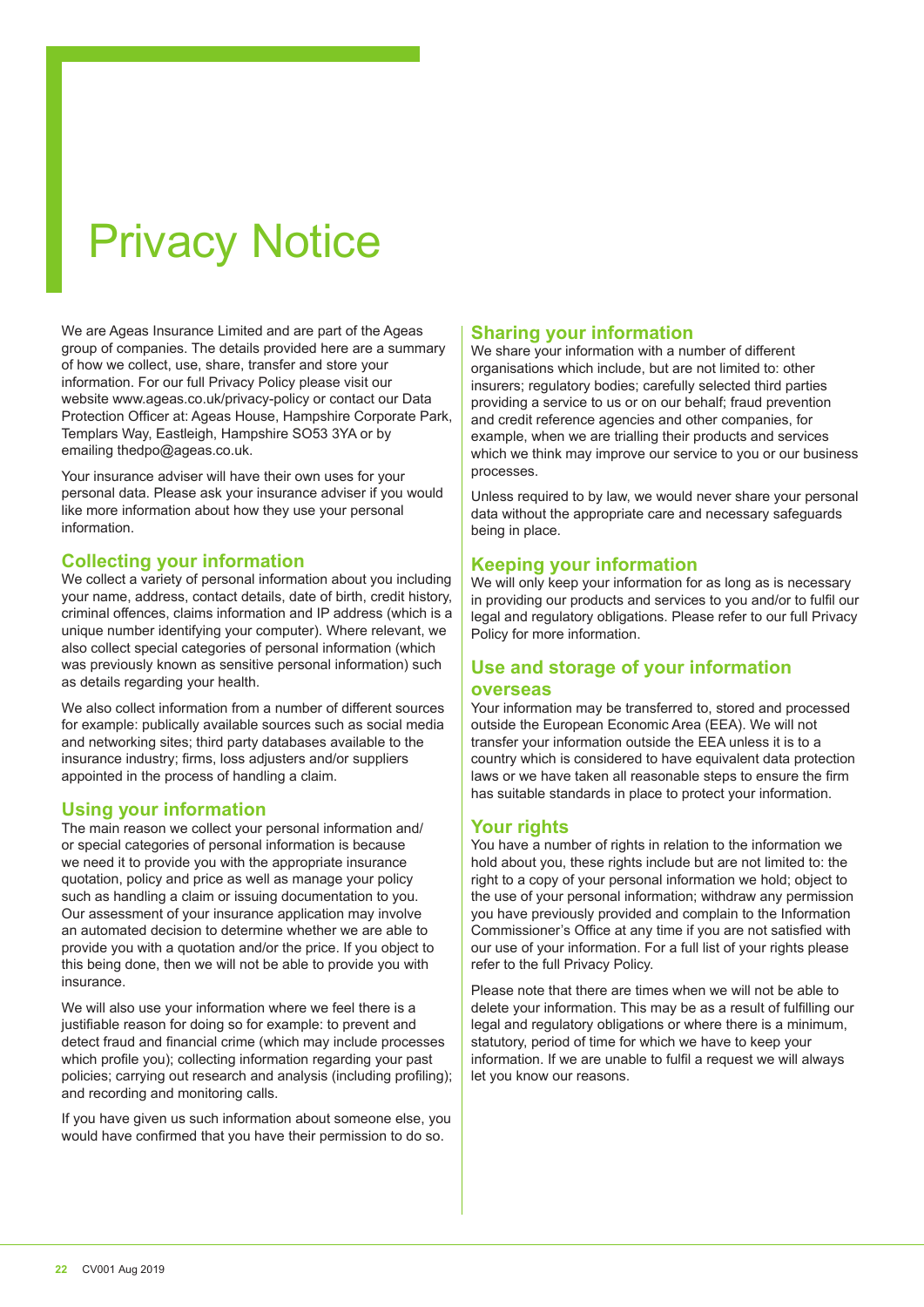# How to make a complaint

Should there ever be an occasion where you need to complain, we'll do our best to address this as quickly and fairly as possible.

If we can't, then we'll:

- Write to you to acknowledge your complaint.
- Let you know when you can expect a full response.
- Let you know who is dealing with the matter

In most instances, we'll be able to address your complaint within the first few days of this being notified to us. On occasion, further investigation may be necessary, but we'll provide you with a full written response to your complaint within eight weeks of notification.

If your complaint is about the way your policy was sold to you, please contact your insurance adviser to report your complaint.

If you've a complaint regarding your claim, please telephone us on 0345 122 3018.

Alternatively, for claims or any other type of complaint, you can also write to us at the address shown below or email us through our website at **www.ageas.co.uk/complaints** (please include your policy number and claim number if appropriate).

Our address:

Customer Services Advisor Ageas House Hampshire Corporate Park Templars Way Eastleigh **Hampshire** SO53 3YA

# **What to do if you're not happy with our response**

In the unlikely event that we haven't responded to your complaint within eight weeks or you're not happy with our final response you have the right to take your complaint onto the Financial Ombudsman Service but you must do so within six months of the date of our final response.

The Ombudsman is an impartial complaints service, which is free for customers to use and taking your complaint to the Ombudsman does not afect your right to take your dispute to the courts.

You can find out more information about how to complain to the Ombudsman online at: **www.financial-ombudsman.org.uk**.

Alternatively, you can write to the Ombudsman at:

Financial Ombudsman Service Exchange Tower London E14 9SR

By phone: **0800 023 4567**

By email: c**omplaint.info@financial-ombudsman.org.uk**

Please note that if you don't refer your complaint within the six months, the Financial Ombudsman Service won't have our permission to consider your complaint and therefore will only be able to do so in very limited circumstances, for example, if it believes that the delay was as a result of exceptional circumstances.

# **Financial Services Compensation Scheme**

We are covered by the Financial Services Compensation Scheme (FSCS).

In the very unlikely event that Ageas was to go bust, your insurance policy would still remain valid in the event that you needed to make a claim. For more details about the scheme visit **www.fscs.org.uk** or telephone **0800 678 1100** or **020 7741 4100**.